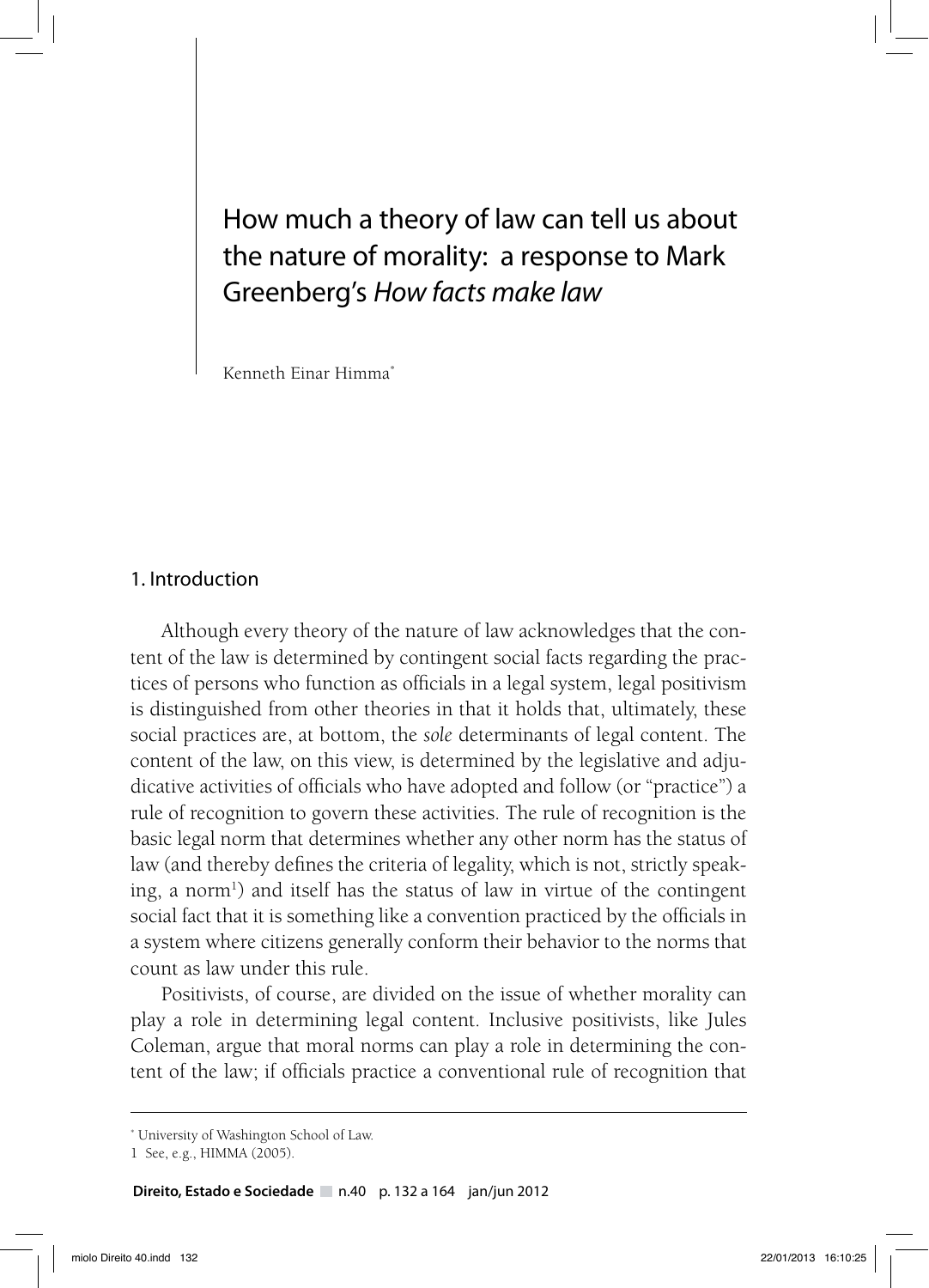incorporates moral principles as criteria of legality, those principles play a role in determining the content of the law. Exclusive positivists, like Joseph Raz and Scott Shapiro, deny moral principles can be incorporated into a rule of recognition and hence deny they can play a role in determining the content of the law; on this view, law *cannot* be authoritative or make a practical difference in the behavior of subjects on the inclusive positivist's assumption that the rule of recognition can incorporate legal principles; and it is a conceptual truth that law is authoritative and/or can make such a practical difference.

In any event, inclusive and exclusive positivists agree that (1) the content of the rule of recognition is determined entirely by social facts; (2) the content of the rule of recognition, together with social facts about the practices of officials, fully determine the content of all other law; and (3) moral norms – or moral facts (i.e., true propositions expressing the content of those norms) – play no necessary role in determining the content of the law. If moral facts play a role (or could play a role) in determining legal content, it would be because there is a social practice assigning them that role. The ultimate determinant of legal content would thus remain social facts about the practices of officials.

In contrast, anti-positivists deny the view that social facts are the only necessary determinants of legal content. Classical natural law theorists, like Aquinas, and neo-classical natural law theorists, like John Finnis, hold that what counts as legal content is necessarily constrained by norms of morality; according to classical natural law theorists, unjust norms *cannot*  count as law. Similarly, Ronald Dworkin argues that the moral principles showing the existing institutional history (e.g., including social practices that provide the basic furniture of the law, like courts and legislatures) in the best moral light also play a necessary role in determining the content of the law. Although Dworkin sidesteps the issue of whether his theory makes any conceptual necessary claims, it must do so if construed as opposed to legal positivism.

In his outstanding paper "How Facts Make Law," Mark Greenberg sides with anti-positivism and with Dworkin's version in particular. He argues that descriptive facts about certain social practices are not the only necessary determinants of legal content. In addition, he argues that "value facts" – which he is committed to construing as moral facts – are another *necessary* determinant of legal content. As he describes his position: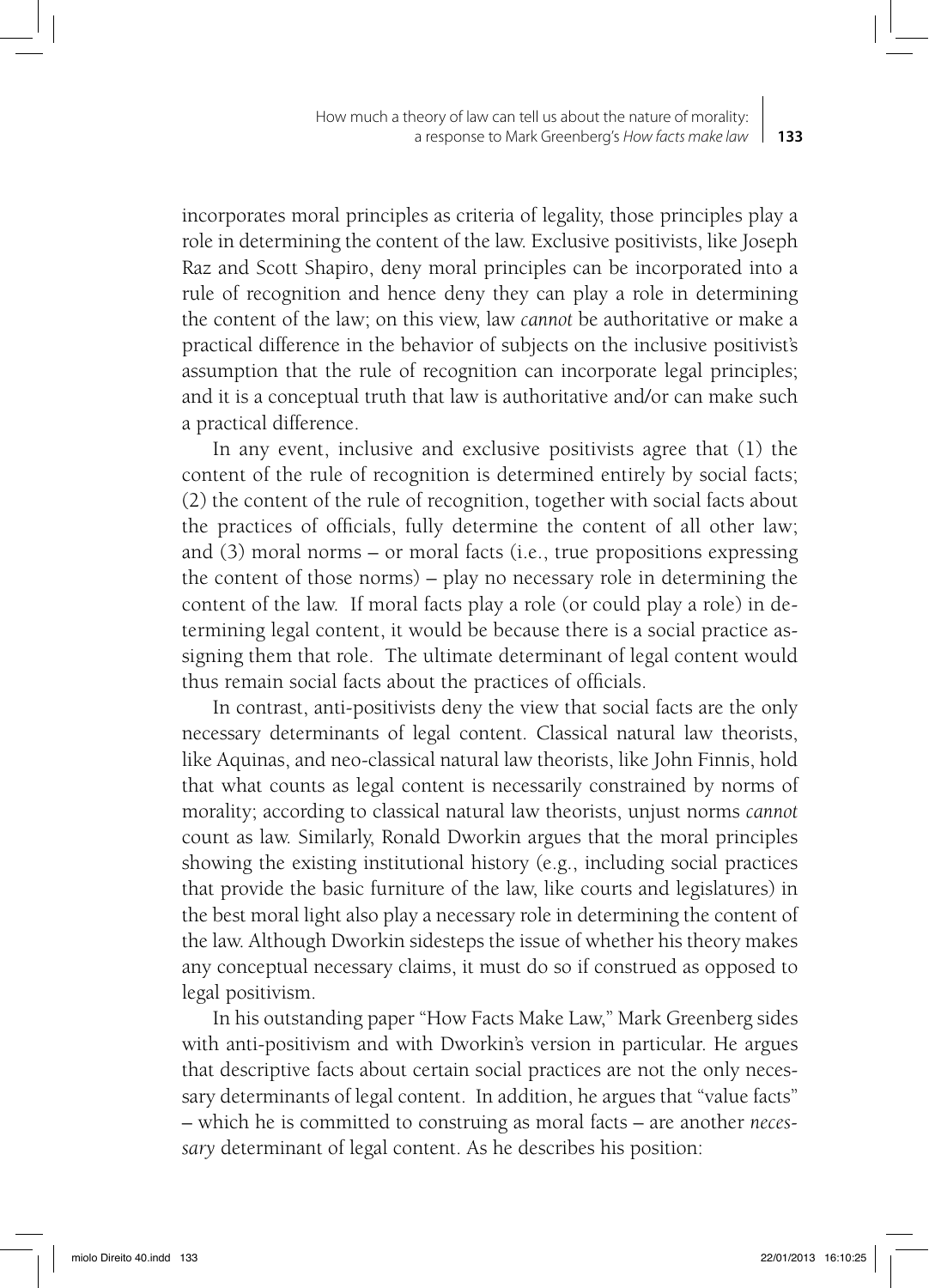Given the nature of the relevant kind of determination, law practices – understood as descriptive facts about what people have said and done – *cannot* themselves determine the content of the law. Value facts are needed to determine the legal relevance of different aspects of law practices. I therefore defend an antipositivist position (HFML 160; emphasis added).

Here it is utterly essential to emphasize that, in siding with Dworkin as an antipostivist, Greenberg logically commits himself to the idea that *moral facts* "are needed to determine the legal relevance of different aspects of law." It is obvious that value facts of some kind will be needed to determine legal content: if, for example, judges had no values whatsoever, they would not be able to choose one interpretation of the law as *better*  than another. Values will play a role, on anyone's theory, in contributing to the decisions legislatures and courts make about legal content. Moreover, insofar as law is at least sometimes normative, there will have to be values that are the foundation for its normativity. But a positivist can hold this view because the values might be prudential, rather than moral, and because it is ultimately the social process of promulgation and interpretation that determines legal content – even if human beings must make some sort of value judgment to determine which content is better.

Further, it is important to notice that this commonplace would not be metaphysically necessary; it might not even be a general psychological truth of all human beings. One can surely imagine a possible legal system in which a court or legislature makes a decision on the basis of a coin-flip – a process that doesn't obviously reflect the expression of or commitment to a value. Greenberg's claim is one of metaphysical necessity: it is metaphysically necessary that value facts partly determine legal content.

Although Greenberg's substantive view of law resembles Dworkin's, his argument is utterly novel and noteworthy for its rare combination of creativity and depth. Unlike Dworkin, who defends his view on the basis of a morally informed conception of what role law ought to play in a society, Greenberg defends his view "on the basis of very general philosophical considerations unlike those on which Dworkin himself relies" (HFML 160) that are metaphysical in character and do not involve normative or metaethical claims. Indeed, Greenberg takes his argument to show, more generally, that descriptive facts about social practices cannot, by themselves, *rationally* determine the content any social rule; value facts play a necessary role in *rationally* determining the content of *any* set of social rules.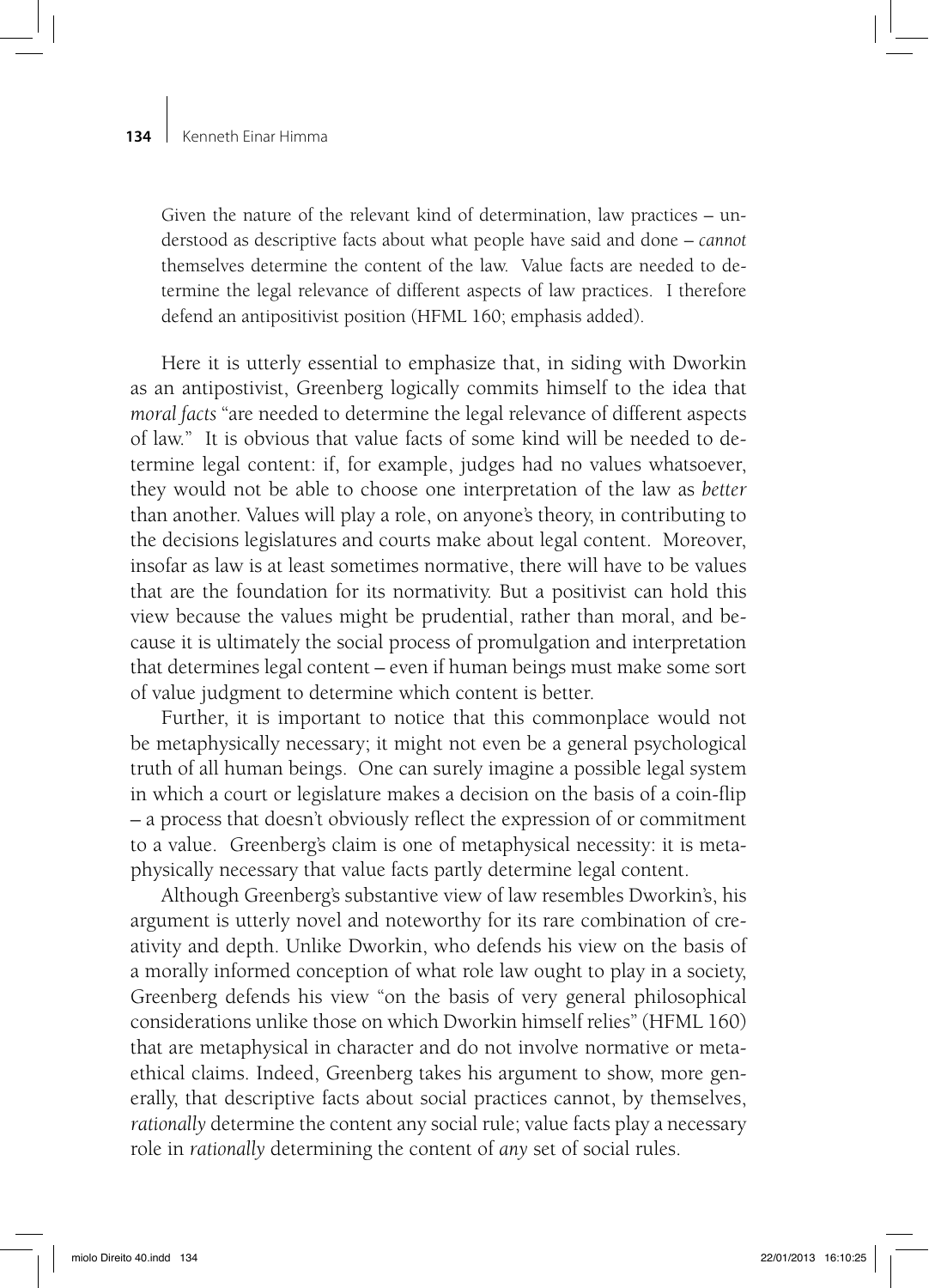So it is important than to get clear on the outset on exactly what Greenberg is claiming here. He is not claiming that it is impossible for social practices to determine the content of the social norms; rather he is claiming that it is impossible for social practices to fully and *rationally* determine the content of social norms – and these are two very different claims. As Greenberg understands it, the notion of rational determination is a term of art that connotes defining a rationally intelligible relationship between the content of the social practices and the content of the social rules determined by these practices. The relationship is *intelligible* in the sense that we can make sense of the connection between the content of the practices and how they shape the process of the rules because this connection is one of rational determination, rather than, say, some sort of arbitrary position. As we will see, this point will become important below when I claim to identify some of the implications of Greenberg's position. Indeed, in correspondence with me, Greenberg indicates that the set of social practices that rationally determine the content of social norms is quite small in comparison to the total number of sets of social norms – this is, in part, what makes law theoretically interesting.

In this response, I will focus primarily on Greenberg's conclusion and the general structure of his deep and nuanced argument, and not on the details of the argument. In particular, I will argue that, construed as doing the work Greenberg believes it does in refuting positivism, his conclusion that legal content is not possible without value facts has certain implications about the nature of morality that no purely metaphysical considerations about the relationship between social practices and the content of social norms can plausibly have. In particular, Greenberg's conclusion, together with the obvious (because extremely weak) truth that law is *possible*, seems to imply moral objectivism – a highly contested view in general ethical theorizing. Indeed, if Greenberg is correct, his view together with the obvious *possibility* of other kinds of social rules (like rules of *language*), seems to imply the truth of moral objectivism. I take this to be a *reductio* of his view, as it seems clear that no theory relying on general metaphysical claims about social practices can bear such weight. Since I will frame the structure of Greenberg's argument so that it is transparently logically valid, then the reader will have to reject one of the premises of his argument if the conclusion logically implies something that the reader believes is false.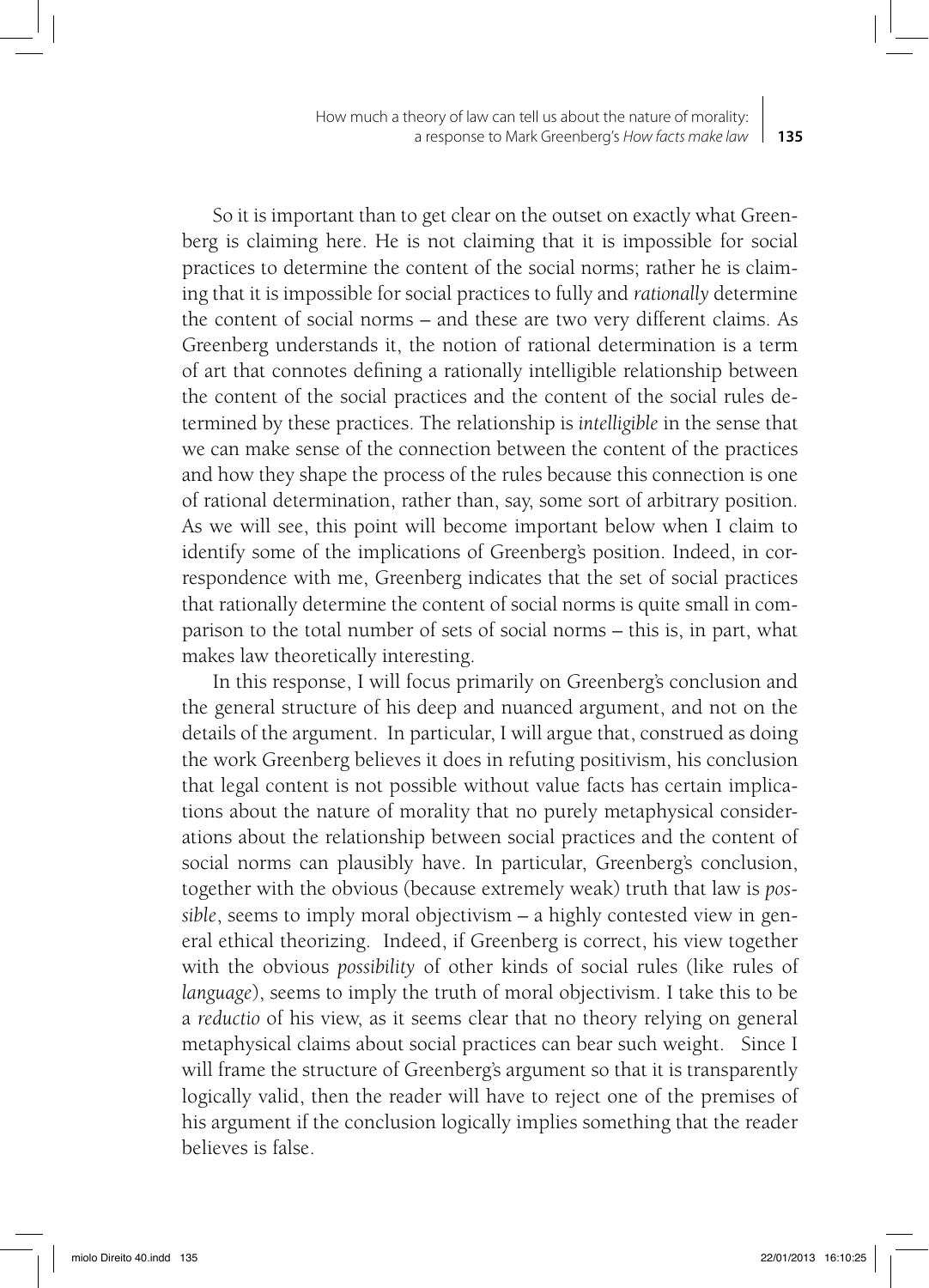Of course, no pretense is made here that my argument is a decisive or fatal blow against Greenberg. Someone who is maximally committed to the truth of the premises might very well be willing to bite the bullet and accept the logical implications of the conclusion even if they seem implausible to other people. But that is true of any other counterargument in philosophy, including counterarguments that challenge premises in the argument under evaluation. Indeed, counterarguments targeting an argument's premises frequently attempt to give a *reductio* against the premise – and it is always possible for someone to bite the bullet and accept the implication is thought to constitute the *reductio* of the argument. Since this is always an option for anyone who makes an argument being criticized, it should not be considered a weakness in this argument. Conclusive criticisms of philosophical arguments by first-rate thinkers like Greenberg are rarely possible – and I have no illusions here about the persuasiveness of mine.

# 2. A sketch of the argument

# **A. Premise 1: Every conceptually possible legal system has determinate legal content**

Greenberg bases his analysis for his conclusion that law practices cannot be the sole determinant of legal content on two claims he takes to be "uncontroversial." The first, as he expresses it, is:

(D): In the legal system under consideration, there is a substantial body of determinate legal content.

In other words, in the legal system under consideration, there are many true legal propositions, which express legal standards or legal requirements.

A couple of brief observations are in order about this premise. First, the claim is neither epistemological nor empirical; it is metaphysical – a claim about the nature of law. The claim is not that we know how to identify such content, but merely that there is a fact of the matter as to what the law requires with respect to the issue, although he does not specify whether this fact of the matter is mind-independent and hence objective or whether it is conventional and hence dependent on the beliefs and practices of social groups. Moreover, he is not making just an empirical claim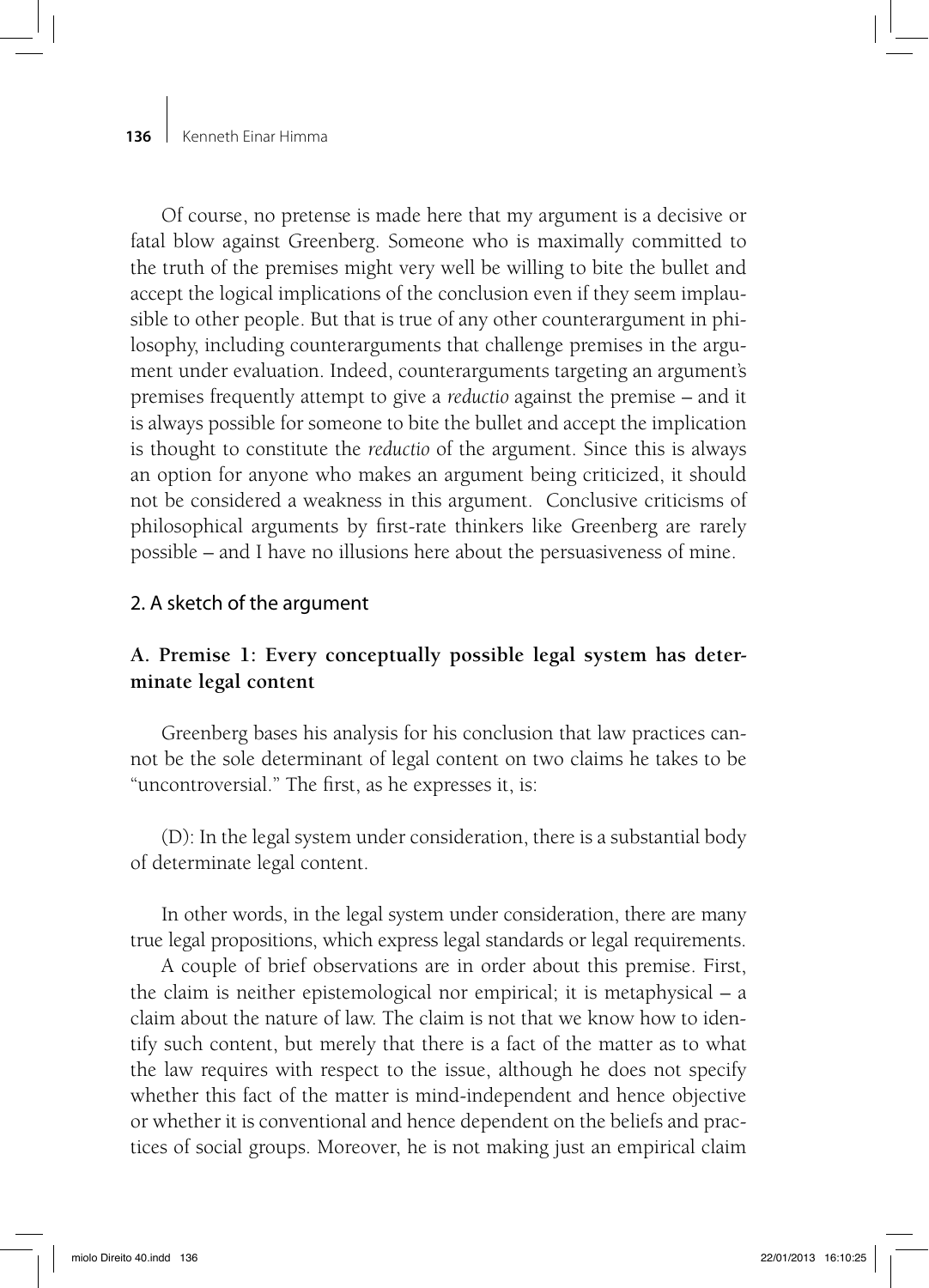about this system, being one system under consideration because he has not specified that (D) applies to just the US legal system. He clearly has in mind something stronger.

Second, and this is the stronger claim, although Greenberg takes himself to be avoiding any conceptual claims about the nature of law<sup>1</sup>, this is surely a true conceptual claim about any possible legal system. Any conceptually possible legal system must contain something that counts as law; if what is represented as "law" is indeterminate with respect to every conceivable legal issue, then there is nothing in that system that could count as law. It is a conceptual truth that law, on all counts, has some kind of normative dimension, but a system in which there is no determinate legal content contains nothing that could have the distinctive normative force of law – whatever that turns out to be – and hence could not, as a conceptual matter, be a system of *law*.

This, of course, is no criticism of Greenberg. On the contrary, it is necessary for his argument to do the antipositivist work he takes it to do and is hence a merit. Positivists make conceptual claims about the nature of law that purport to state necessary conditions for the existence of laws and legal systems. If Greenberg's analysis did not assert or imply some sort of conceptual claim about law, it simply could not engage the positivist in the manner he takes himself to be doing so. As we have seen, he takes his argument to be a refutation of the positivist's conceptual claim that the sole determinants of legal content are descriptive facts about the law practices of officials; and nothing but a conceptual claim can refute another conceptual claim.

Not only, then, will all parties concede (D), as Greenberg has stated it, they will concede the stronger conceptual claim:

(D\*) In any conceptually possible legal system, there is determinate legal content.

Indeed, since law is not possible without determinate legal content, it is a conceptual (and therefore conceptually necessary) truth that every system of law contains some determinate legal content. Although Greenberg does not make this stronger claim, I think that  $(D^*)$  is uncontroversial among positivists and antipositivists and that Greenberg would accept this stronger claim.

<sup>1</sup> He says, for example, "I do not address questions of the necessary conditions for something's counting as a legal system [or system of law]". GREENBERG, 2007 (HFML 173).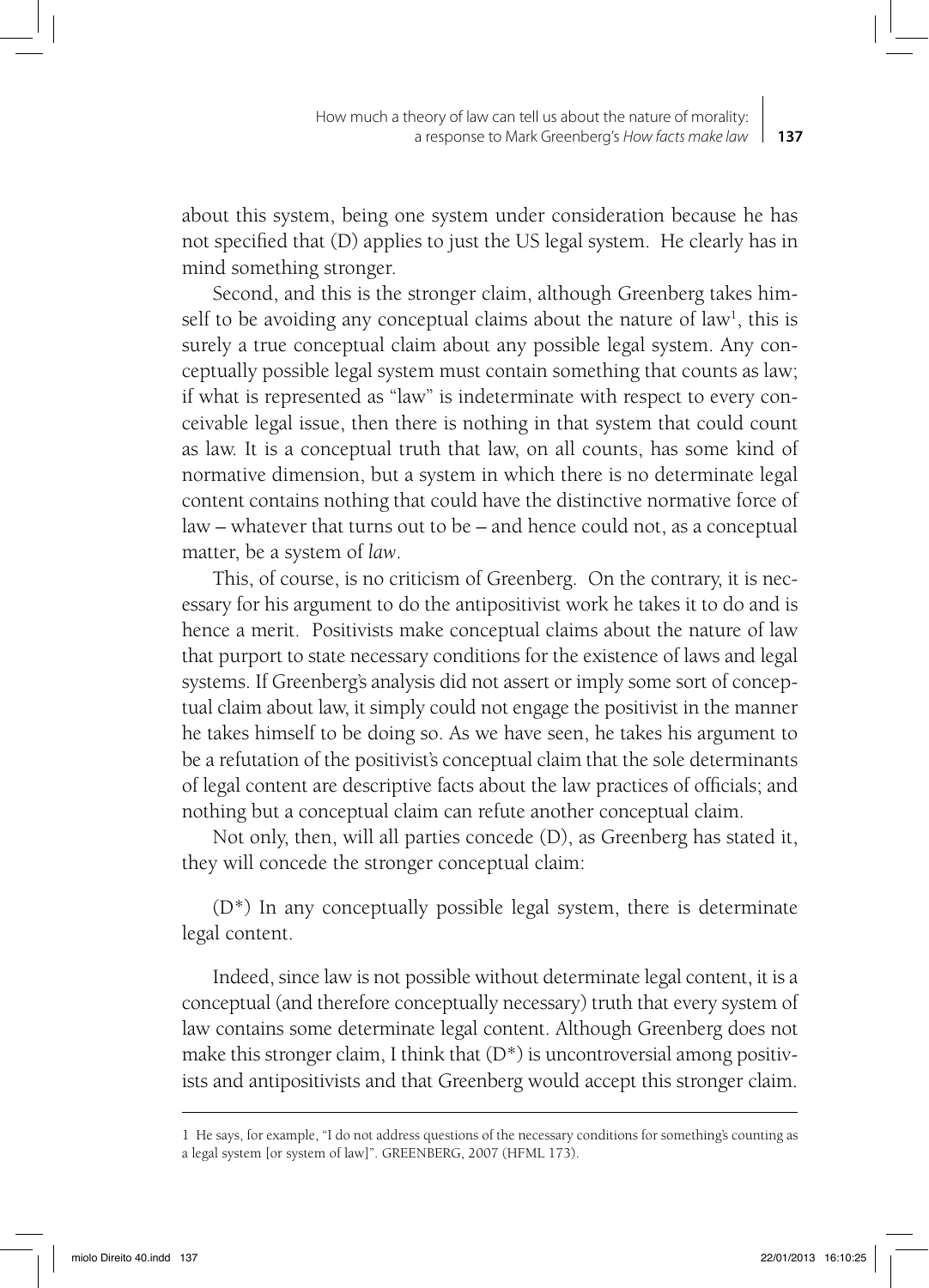## **B. Premise 2: Legal Content and Legal Practice**

The second claim on which Greenberg relies is that the content of the law is constituted in part by descriptive facts about legal practices. As he states the premise:

(L) The law-determining practices in part determine the content of the law.

The idea here is the very natural one that the social practices defining the appropriate legislative and judicial activities partly determine the content of the law. As Greenberg notes, (L) excludes, for example, the extreme position that the content of the law is entirely determined by morality. The fact that this is position that no one seems to hold, I think, speaks to the *prima facie* plausibility of (L). Law is, in part, the outcome of social activity – a claim that, on the face of it, everyone would seem to accept.

As was true of Greenberg's first premise, claim (L) is metaphysical, rather than epistemic, in character. This crucial claim has two elements. The first is that legal practices contribute to determining the content of the law by *constituting* particular content as being part of the law; this is a metaphysical claim that, by itself, implies nothing about how judges or citizens should go about identifying the law – though it is quite natural to suppose that, as an epistemic matter, one should look to the practices in attempting to identify legal content. The second is that the relation between the legal practices, which help to determine legal content, and the content these practices determine is both rational and intelligible to us. It is important to note that this does not imply anything about how we identify legal content, because it asserts only that the *connection* between the determinants of legal content and that content is intelligible; it says nothing about legal content itself; this general connection might be very clear while the content of particular legal norms might not be.

Although (L) may seem uncontroversial, as stated in the part of the argument, Greenberg intends a stronger claim than the one everyone would accept without argument. His claim is *not* the obvious one that legal practices determine, *at least in part*, legal content, which would be accepted by everyone from positivists to the very first natural law theorists, like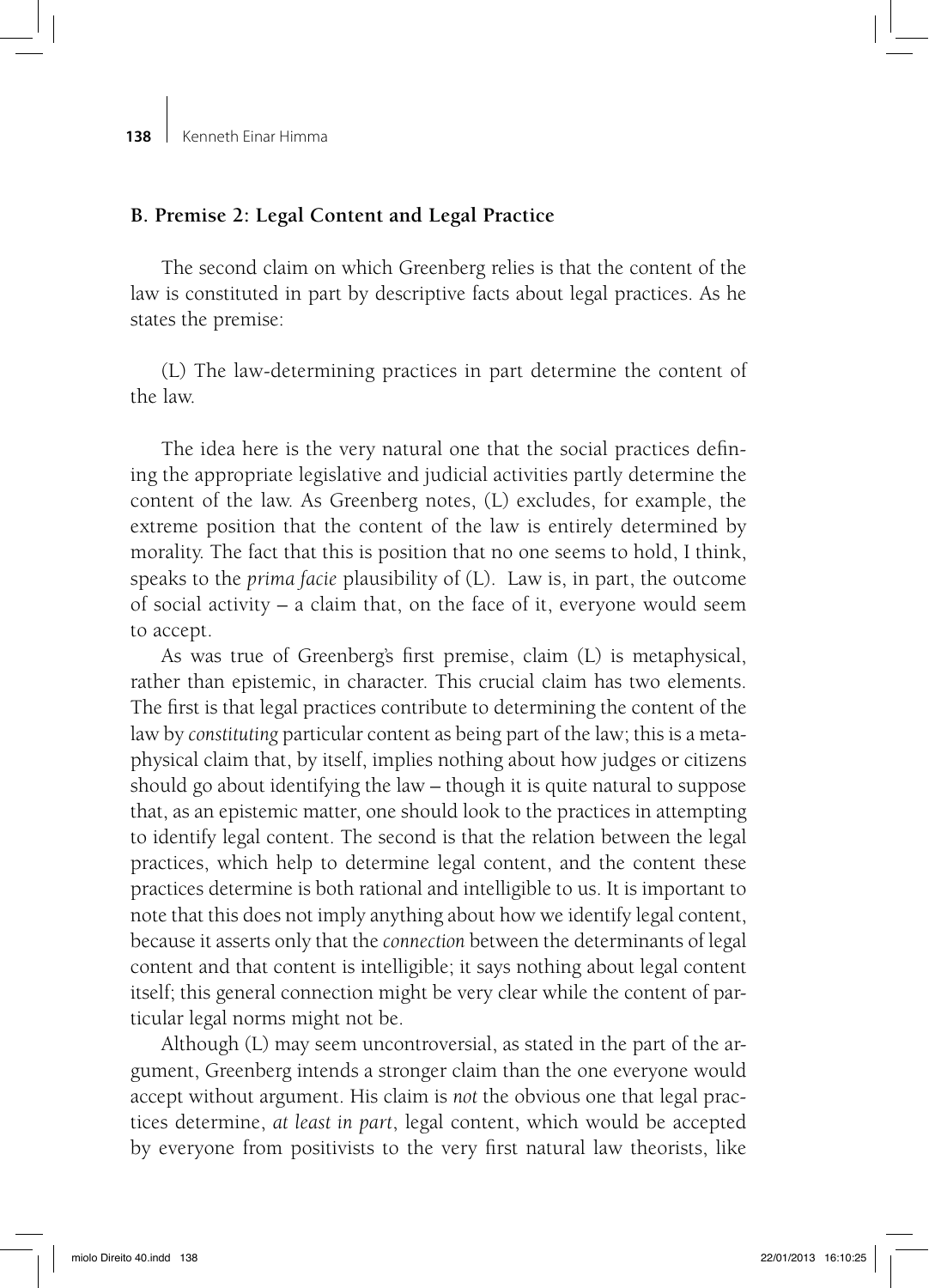Aquinas, who recognized that human beings have something to do with the content of "human law." His claim is the much stronger one that legal practices determine *only* partly legal content – which implies that legal practices do not wholly determine legal content. Indeed, Greenberg fleshes out what he means by (L) in the following passage:

Why have I made the qualification that law practices *partially* determine the content of the law? Law practices must determine the content of the law. But, my argument continues, there are many possible ways in which practices could determine the content of the law…. Something other than law practices – X, for short – must help to determine how practices contribute to the content of the law…. So a full account of the metaphysics of legal content involves X as well as law practices (166).

As Greenberg intends (L) as he states it here, it excludes the possibility that the only determinants of legal content are law practices.

This, of course, is not uncontroversial. In fact, it amounts to a direct denial of legal positivism's distinguishing thesis that the content of the law is ultimately determined – and fully so – by the social practices of persons who function as officials in the legal system in their capacities as officials. As Greenberg himself describes the positivist's view, "the content of the law depends only on *social facts*, understood as a proper subset of descriptive facts" (157). Indeed, it might appear at this early stage in his argument, (L) seems to beg the question against legal positivism.

The appearance is misleading. Greenberg indicates in the passage above, albeit not quite as clearly as is desirable, that he will go on to provide an argument for the stronger claim expressed by (L). As he puts it, "but, *my argument continues*, there are many possible ways in which practices could determine the content of the law" (166). So while, strictly speaking, Greenberg is wrong in asserting that (L) as stated is likely to be regarded as uncontroversial, it is simply a mistake to think that he has overlooked the need to give an argument for the stronger claim – though, to be sure, Greenberg's language here invites the charge, incorrect though it is, by characterizing (L) as largely "uncontroversial."

In any event, this turns out to be merely a harmless mistake in wording. Greenberg ultimately goes on to buttress this construction of (L) with a defense that clearly avoids begging any questions against positivism.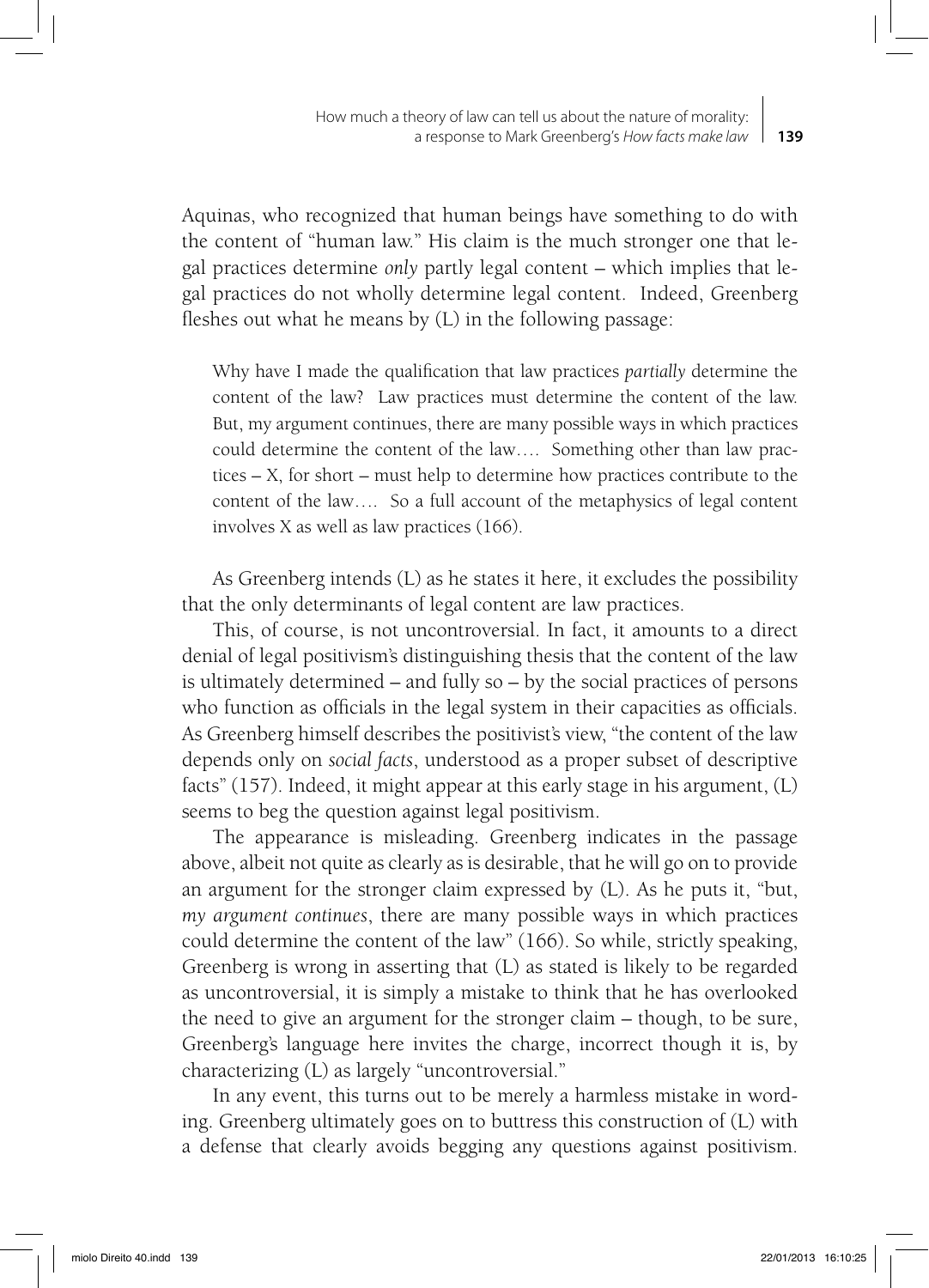The most directly relevant part of the argument, as far as positivism is concerned, attempts to show that this something else, X, cannot be law practices themselves. X must involve, on Greenberg's view, reference to standards that are independent of law: "without standards of independent of practices, practices cannot themselves adjudicate between ways in which practices could contribute to the content of the law" (178). These standards, of course, will describe true normative or evaluative propositions – or "value facts," as Greenberg calls them2 . It is clear after wading through the paper that (L), as Greenberg intends it, is the conclusion of an outstandingly dense and insightful argument – and is not vulnerable in the least to the charge that he has begged the question as initially might have appeared to a less than careful reader.

# **C. The Conclusion: The Possibility of Law Depends on Non-Legal Value Facts**

As I am ultimately concerned with the implications of Greenberg's conclusion, I will focus on the details of his conclusion and refrain from further discussion about his defense of (L), which is the primary focus of his powerful argument. If I am correct that the conclusion has logical implications that an argument of the general sort he gives cannot have, then something must go wrong somewhere in that argument. I make no extended attempt in this paper, however, to attempt to identify exactly where this might occur.

Greenberg's conclusion has two elements. As Greenberg states one element, "law practices – understood as descriptive facts about what people have said and done – *cannot* [by] themselves determine the content of the law" (160; emphasis added). As Greenberg states the other, "[v]alue facts are *needed* to determine the legal relevance of different aspects of law practices" (160; emphasis added). As the relevance of the different aspects of law practices, of course, contributes to determining the content of the law, it is fair to restate this part of Greenberg's conclusion as follows: value facts are *needed* to determine the content of the law.

Both these claims, as Greenberg intends them, are metaphysical claims that purport to be necessary truths. If law practices "cannot" be the sole determinants of legal content, there is no metaphysically possible world

<sup>2</sup> See GREENBERG, 2007, (p. 166, note 22).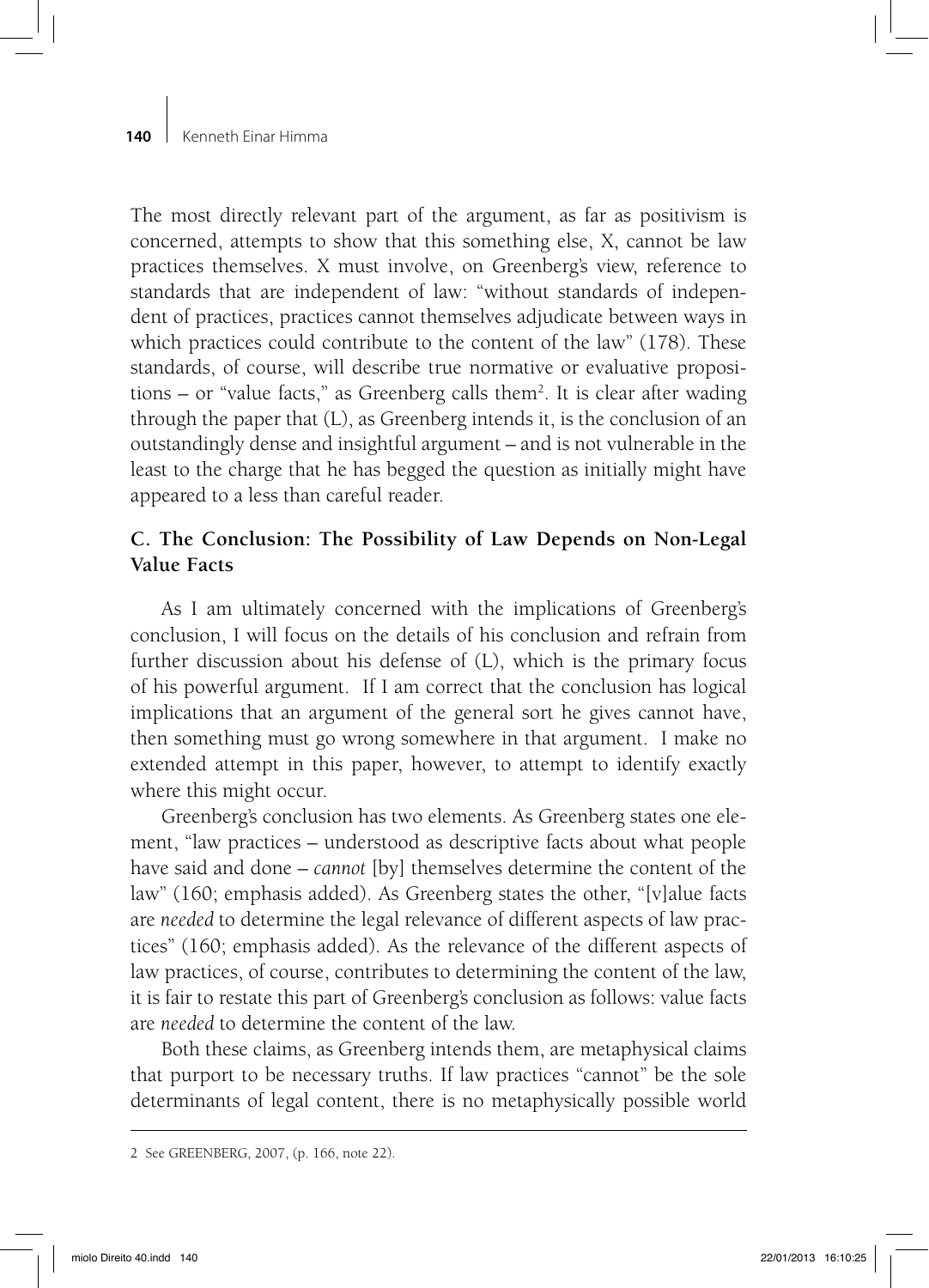in which law practices are the sole determinants of legal content. If value facts are "needed" to determine the content of the law, there is no metaphysically possible world in which there is determinate legal content but this content is not determined in part by independent value facts.

This clearly implies another metaphysical claim purporting to be necessarily true: there is no possible world in which there is determinate legal content but no independent value facts. In other words, to reverse Greenberg's metaphorical formulation of positivism,<sup>3</sup> there could not be law if God destroyed all independent value facts – a characterization he himself endorses: "if God destroyed the value facts, the law would have no content" (159). Since it seems clear, as a conceptual matter, that there is no possible world in which there is law but no determinate legal content, Greenberg's conclusion is fairly represented as follows:

(GC) Law is not possible if there no are independent value facts.

In the next section, I argue that (GC), together with the obvious fact that law is possible, implies something that no purely metaphysical considerations having *solely* to do with the character of legal or social practices can plausibly imply.

# 3. The implications of (GC)

# **A. An Initial Positivist Response: A Concession**

One might be tempted to think a positivist need not reject Greenberg's conclusion. Most, but not all, positivists believe it is a conceptual truth that law is normative<sup>4</sup> in some sense (that is quite difficult to explain theoreti-

<sup>3</sup> Greenberg describes the positivist's distinguishing thesis as follows: "To put things metaphorically, hard positivism and soft positivism hold there could still be law if God destroyed all value facts" (158). Since Greenberg takes his conclusion to be anti-positivistic, it is fair to characterize his conclusion as expressing or implying the negation of this claim.

<sup>4</sup> Some will say no more than law "purports" to be normative. I have always found this purports-talk to be metaphysically mysterious because it is not clear how abstract objects like legal systems and laws could "purport" to do anything. But if law merely purports to have some property, the most plausible claim is that law purports to be morally legitimate – something which law, as a conceptual matter, might fail to be. It seems clear that law does more than merely purport to be normative; the practices that give rise to the rule of recognition as well as the practices associated with enforcement of legal norms provide, and necessarily so, reasons for actions. The trick is to explain the distinctive way in which law is normative.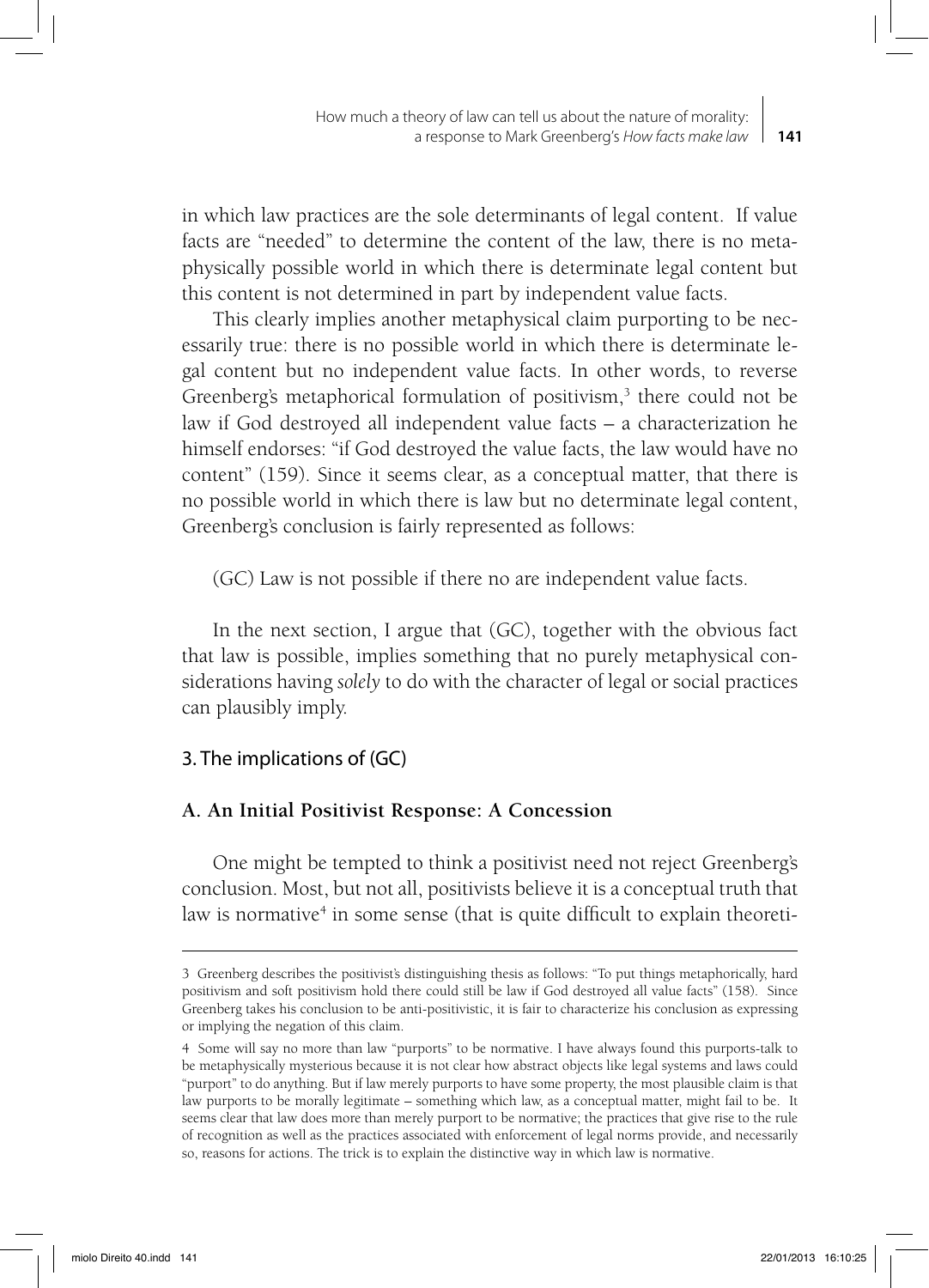cally); on this view, it is a conceptual truth that law provides, or attempts to provide, a reason for action (that, of course, can be outweighed or nullified by other reasons). Moreover, the tacit assumption is that although law has this normativity *qua* law, law's normativity cannot plausibly be explained as brute in the sense of not being reducible to other kinds of reason for action.

Indeed, one of the most important unsolved problems in legal philosophy is to explain the sense in which law is normative, and this suggests that, while a norm is normative in virtue of having the status of law, legal normativity will have to be explained in terms of other kinds of reasons for action. Hart and Austin, for example, seemed to explain legal normativity in terms of prudential normativity: legal obligation is constituted by social pressure to conform – social pressure being relevant from the standpoint of prudential rationality. Other things being equal, it is in *my* best interest to avoid being on the business end of expressed social disapproval, which may take the form of coercive measures enforced against me. But if law is necessarily normative and law's normativity must be explained in terms of more basic normative considerations, then one might think positivism is committed to the claim that it is a necessary truth that there are independent value facts.

There are two problems with this line of reasoning. First, the claim that law is necessarily normative is logically compatible with a Humean non-cognitive, subjective conception of normativity. Hume believed that sentences like "killing is wrong" lack cognitive content and hence lack truth-value; if so, then legal positivism does not *logically entail* that legal normativity must be explained in terms of value *fact*s, which, as Greenberg defines them, are true *propositions* about value. Of course, most positivists would likely reject a Humean account of normativity in general and its applicability to legal normativity in particular. But this is an *assumption* informed by either empirical observations or ordinary intuitions about legal practice and normativity-talk – and not a logical consequence of the set of claims comprising the core theses of legal positivism.

Second, (GC) is derived from an argument that contains as its premise the claim that it is a necessary truth that independent value facts figure into determining the content of the law and hence that descriptive facts about social practices making up legislative and adjudicative activities contribute only *partly* to the content of the law. These claims are, of course, logically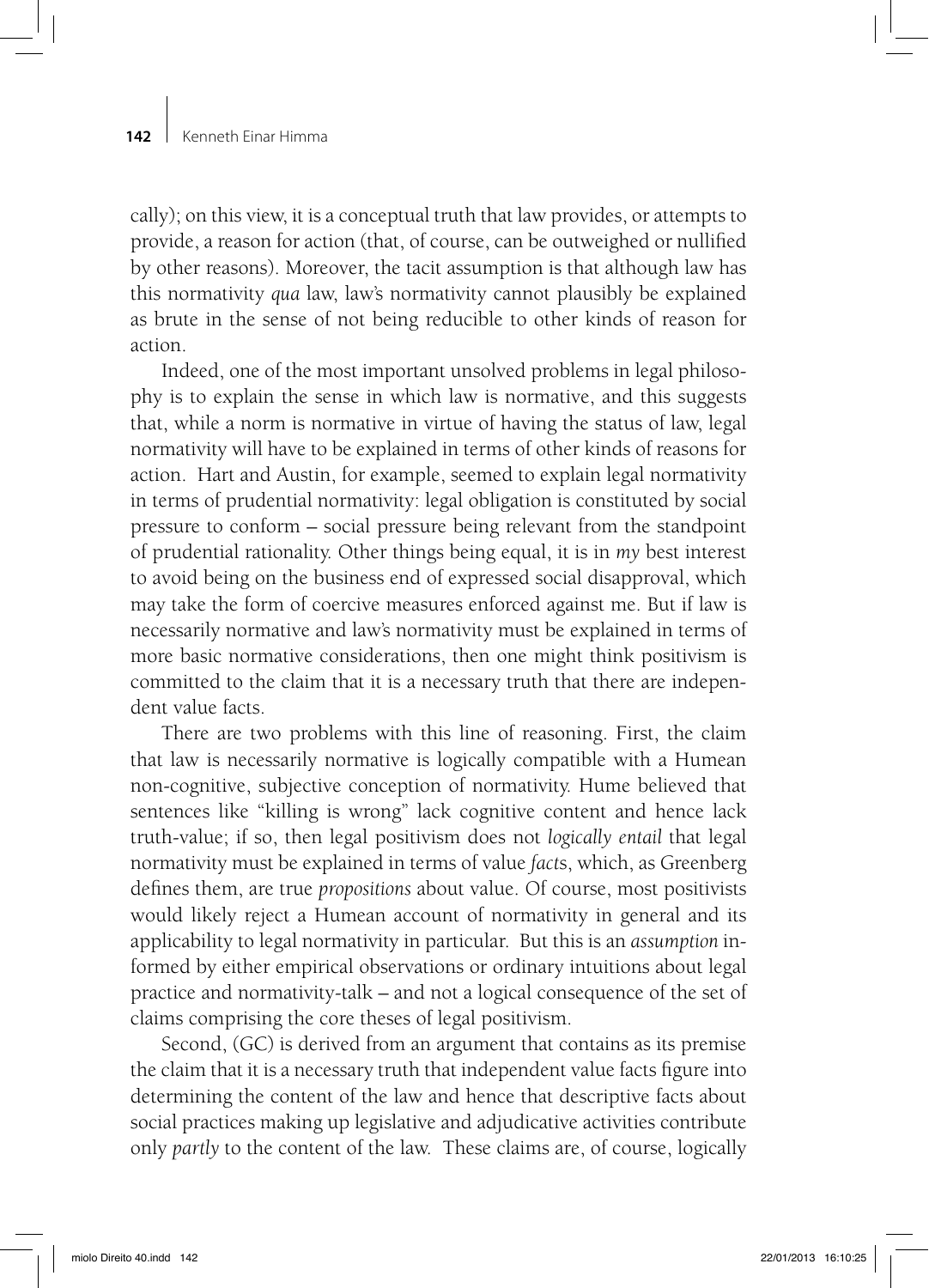inconsistent with positivism's claim that social practices are, at bottom, the ultimate determinants of legal content (i.e., of what content counts as "law"). Perhaps a positivist can accept (GC), but not on the strength of Greenberg's reasoning – because that reasoning supports a sub-conclusion straightforwardly inconsistent with positivism. Some other response is needed to Greenberg's argument.

# **B. The Basic Problem with (GC)**

It should be noted that (GC), of course, is logically equivalent to the claim that if law is possible, then there are independent value facts; the latter conditional is simply the contrapositive of the former and is hence logically equivalent to it. But this can be deployed in an argument to show that there are independent value facts. Here's the argument:

- (1) If law is possible, then there are independent value facts<sup>5</sup>.
- (2) Law is possible.
- (3) Therefore, there are independent value facts.

Before proceeding further, I should assure the reader that this interpretation does not misrepresent Greenberg's argument or conclusion. Greenberg acknowledges as much in a footnote:

This paper does not attempt to address a skeptic who maintains that there are no true propositions about value. One could use an argument of the same form as mine to argue that there must be value facts – for without them there would not be determinate legal requirements. But a skeptic about value facts

<sup>5</sup> One might think that Greenberg's first premise is "if law exists at a world, then there are independent (moral) value facts at that world," but this is incorrect. Greenberg characterizes himself as an antipositivist and states the claim that he is denying as follows: "To put things metaphorically, hard positivism and soft positivism hold there could still be law if God destroyed all value facts" (158). Notice the occurrence of the modality "could." This means that he is denying the claim "law is possible if there are no independent value facts." In other words, he holds the position that law is not possible if there are no independent value facts. And this, again, is simply the contrapositive of premise (1) as I have stated it. In any event, similar counterarguments could be made since the conclusion of the argument will be a metaphysically necessary claim that there are independent moral value facts. And this much is certainly clear: his argument for this premise is sufficiently general, as we will see below, that it implies that the content of any social practice will be partly determined by independent moral facts. This would imply that the existence of *language* implies the existence of independent moral facts. For the details of the argument see p. 20 below.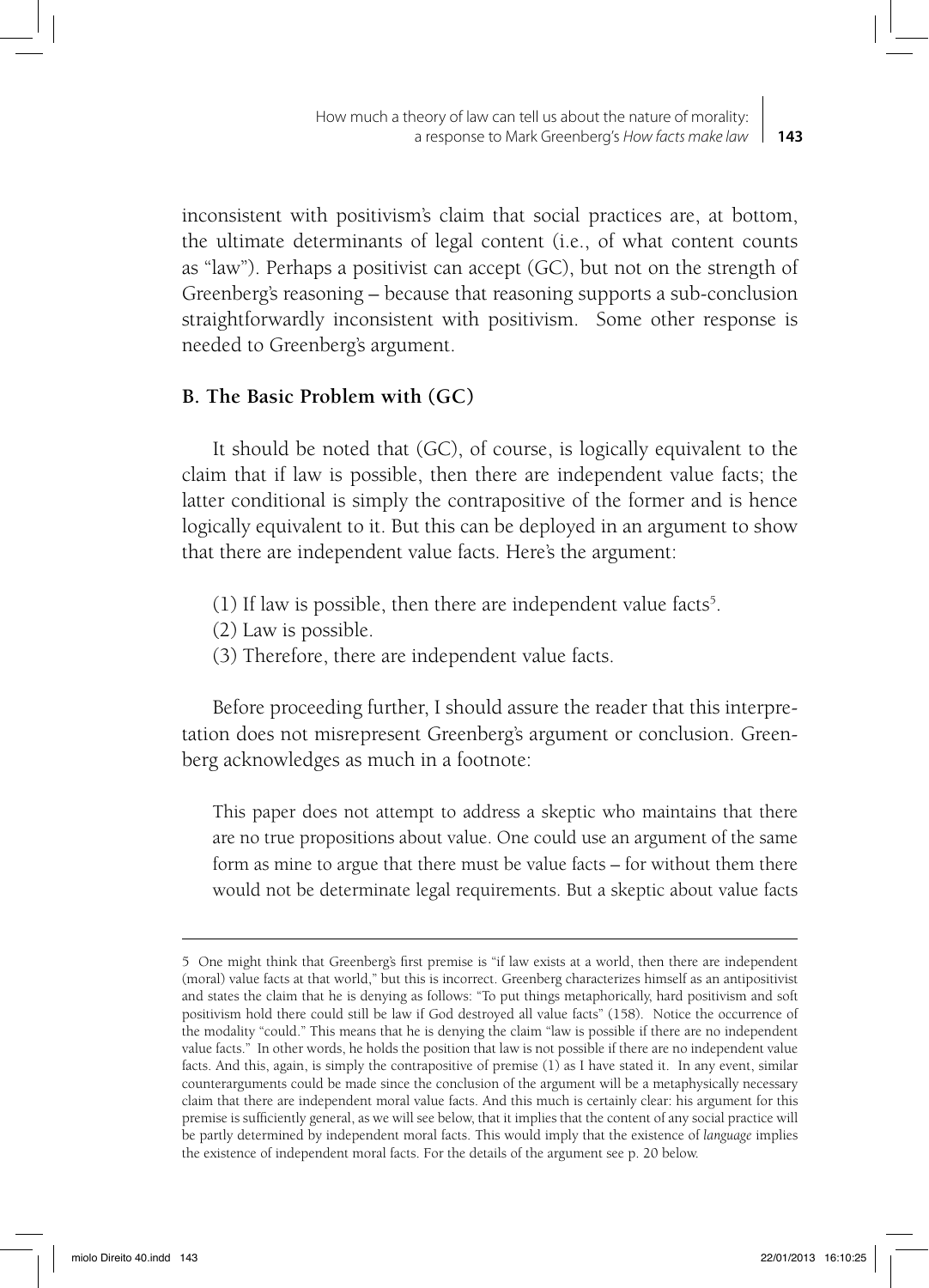would no doubt take such an argument to be a case of the legal tail wagging the value dog (167, note 22).

I am not a skeptic about value facts, but I think the skeptic's charge is correct. In this section, I argue that it is implausible to think that the existence of independent value facts can be shown by the kind of considerations adduced by Greenberg. Since it is clear that the U.S. has a system of law and hence that law exists and is therefore possible, premise (2) is true<sup>6</sup>. Since premise (2) is true, premise (1) and its contrapositive (GC) are false. Notice that I am not denying the truth of claim (3). In fact, I am an objectivist about both moral and prudential "value facts" (as Greenberg uses the term) and hence accept a very strong and specific version of claim (3). Rather, my claim is that a metaphysical analysis pertaining solely to social practices like *law*, together with no more than the obvious fact that law is *possible*, cannot imply the existence of independent value facts of the sort that would refute positivism's distinguishing thesis. The issue of whether there are such facts, however these are conceived, is much too complex to be conclusively resolved by a general analysis of social practices like those that make up law. In other words, I take the skeptic Greenberg describes to be correct in thinking his argument is "a case of the legal tail wagging the value dog."

In fact, construed as metaphysical claims purporting to express necessary truths, the conclusion of Greenberg's argument is quite strong. Consider the following two axioms of S5, the most universally accepted system of modal logic:

K axiom:  $\Box$   $(A \rightarrow B) \rightarrow (\Box A \rightarrow \Box B)$ 5 axiom:  $\Diamond A \rightarrow \Box \Diamond A$ 

We can apply these axioms to Greenberg's argument in the following way. First, the claim law is possible can be represented using the possibility operator as follows: "law is possible" can be represented as "◊ there is law." Since Greenberg is explicit about Premise (1)'s being a metaphysical

<sup>6</sup> I offer no more argument than this for the claim that law is possible because I know of no major theory or scholar in mainstream philosophy of law that would deny this. Greenberg would surely not deny that the U.S. has a legal system. This premise is genuinely uncontroversial.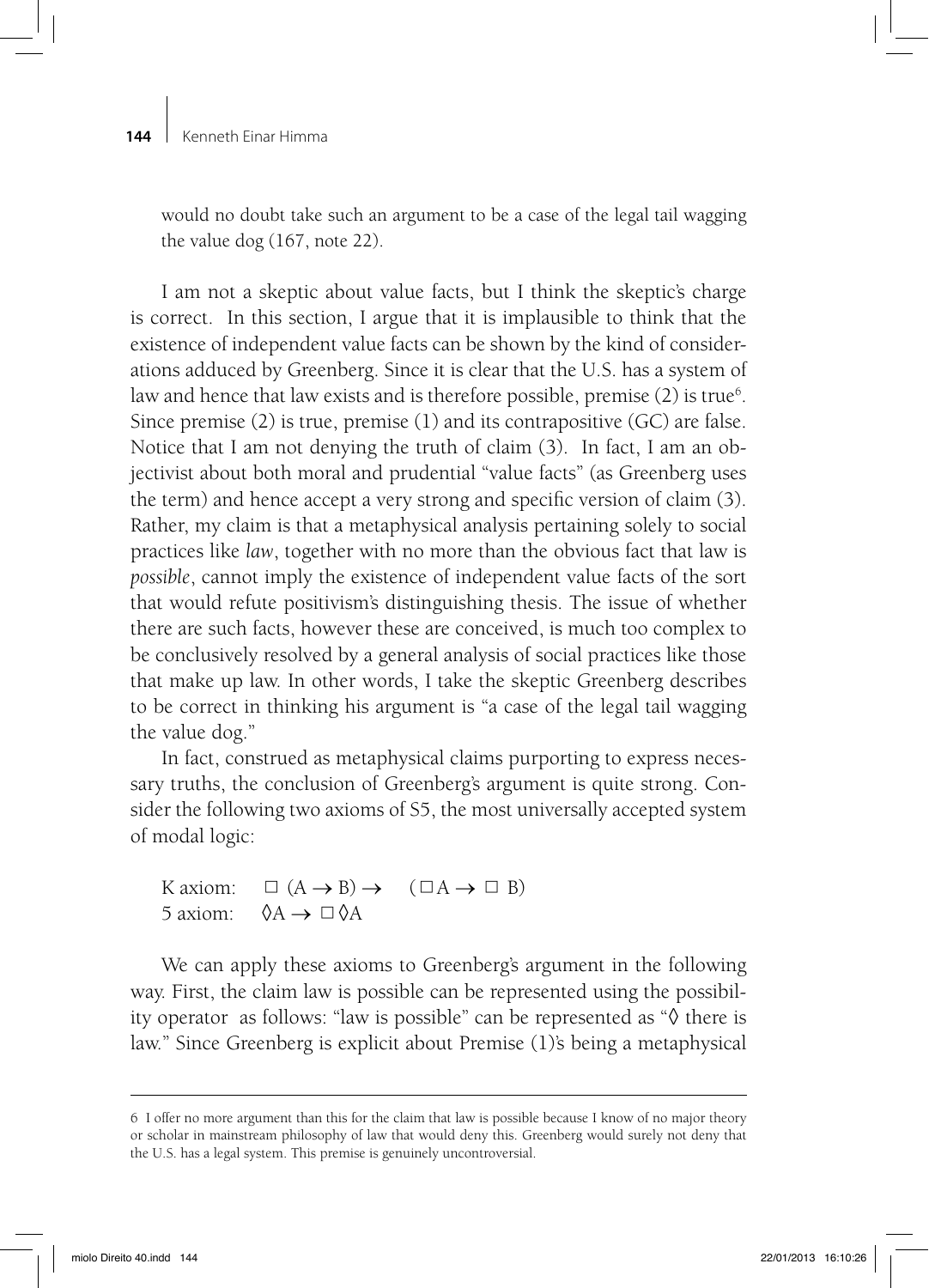claim purporting to express a necessary truth, we can express the necessary truth of it by simply appending the necessity operator  $\Box$  to range over the whole conditional. Thus construed, premises (1) and (2) of his argument are:

 $(1^*)$   $\Box$  ( $\Diamond$ there is law  $\rightarrow$  there are independent moral facts)

 $(2^*)\quad \lozenge$  there is law

Now adding the appropriate instances of the K axiom and the 5 axiom to the argument we get:

 $(3^*)$   $\Box$  ( $\Diamond$ there is law  $\rightarrow$  there are independent moral facts)  $\rightarrow$ ( $\Box$ ) (there is law  $\rightarrow$   $\Box$ ) there are independent value facts) (K axiom)

 $(4^*)$   $\Diamond$  there is law  $\rightarrow \Box \Diamond$  there is law (5 axiom)

Applying Modus Ponens to  $(1^*)$  and  $(3^*)$ , we get:

 $(5^*)$  ( $\Box$ ) (there is law  $\rightarrow \Box$  there are independent value facts)

Applying Modus Ponens to (2\*) and (4\*), we get:

 $(6^*)$   $\Box$   $\Diamond$  there is law

Finally, applying Modus Ponens to (5\*) and (6\*), we get the metaphysically necessary conclusion:

 $(7^*)$  Therefore,  $\Box$  there are independent value facts

That is to say, Greenberg's argument, together with the assumption that (1) states a metaphysical claim and some uncontroversial theorems of modal logic, shows the following claim:

It is a necessary truth that there are independent value facts.

It is utterly crucial to note that Greenberg would not reject this characterization of the conclusion of his argument. First, in the footnote quoted above, Greenberg states the conclusion in modal terms: "One could use an argument of the same form as mine to argue that there *must* be value facts." "Must" is an idiomatic way of expressing the necessity operator. It is therefore clear that he believes his argument can be used to show that it is a necessary truth that there are independent value facts.

Nor could he reject this characterization. The relevant axioms of modal logic and rule of inference (Modus Ponens) are not controversial within the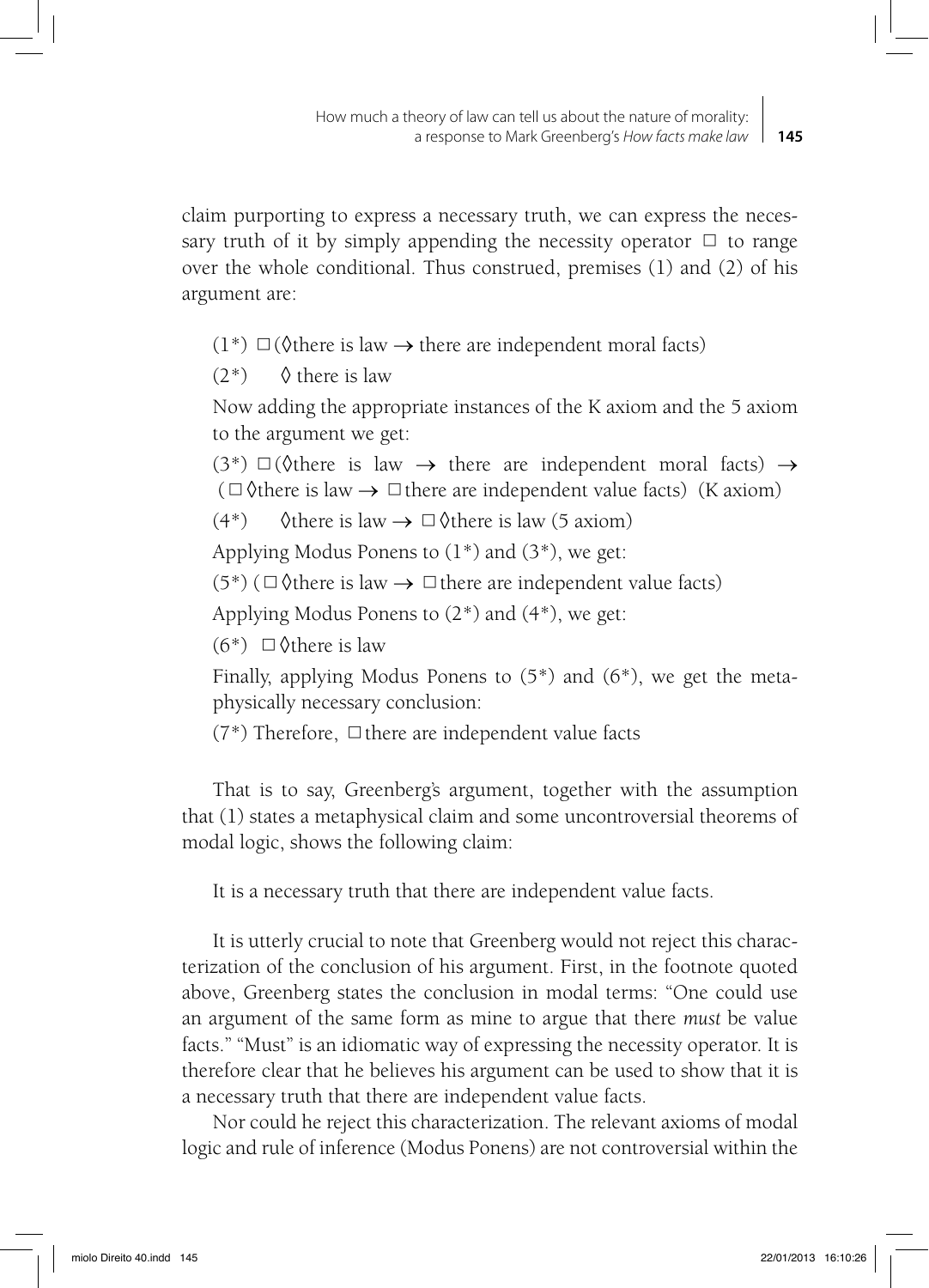mainstream community. There are Quinean skeptics about necessity, but they would also *have to* reject Greenberg's arguments on methodological grounds (though they could not make sense of the locution "have to" because it is also a modal notion); on this view, Greenberg's argument would have to be rejected as non-naturalized philosophy – not a position Greenberg is likely to find plausible and certainly not one I find plausible. If one accepts the notion of necessity and hence the most natural system of modal logic, there is simply no plausible objection to be made to the inferences I have made in steps  $(1^*)$  to  $(7^*)$ .

Now there are a couple of things to notice about this conclusion. First, strictly speaking, it does not imply that the independent value facts true in one possible world are true in every possible world; it might be that different independent value facts hold in different possible worlds. As long as the description of every possible world contains at least one independent value fact, the above conclusion is true – regardless of whether the description of other possible worlds contain conflicting value facts. So the conclusion that Greenberg draws does not imply that each true value proposition at a world is true in every other possible world; indeed, it does not imply that *any* value proposition true in one world is necessarily true. The conclusion shows only that, in every possible world, some set of value propositions is true – rather than that some set of value propositions is true in every possible world.

Second, the claim that it is necessarily true that there are independent value facts does not imply even the much weaker claim that the value facts in one possible world *are of the same kind* as the value facts in all others. As we will see below, there are different candidates for value facts: moral, aesthetic, and prudential. It might be that the value facts that make law possible at one world are aesthetic (because there are aesthetic value facts at that world but not moral value facts), while the value facts that make law possible at another are moral (because there are moral value facts at that world but not aesthetic value facts). Nothing in the claim that it is necessarily true that there are independent value facts would imply that the same kind of value facts obtain in every possible world.

I doubt Greenberg would endorse such a view and think it can be ruled out on intuitive grounds. The idea that, at some possible world W1, there are aesthetic value facts but no moral value facts and hence that the former make law possible at W1, while at W2 there are moral facts making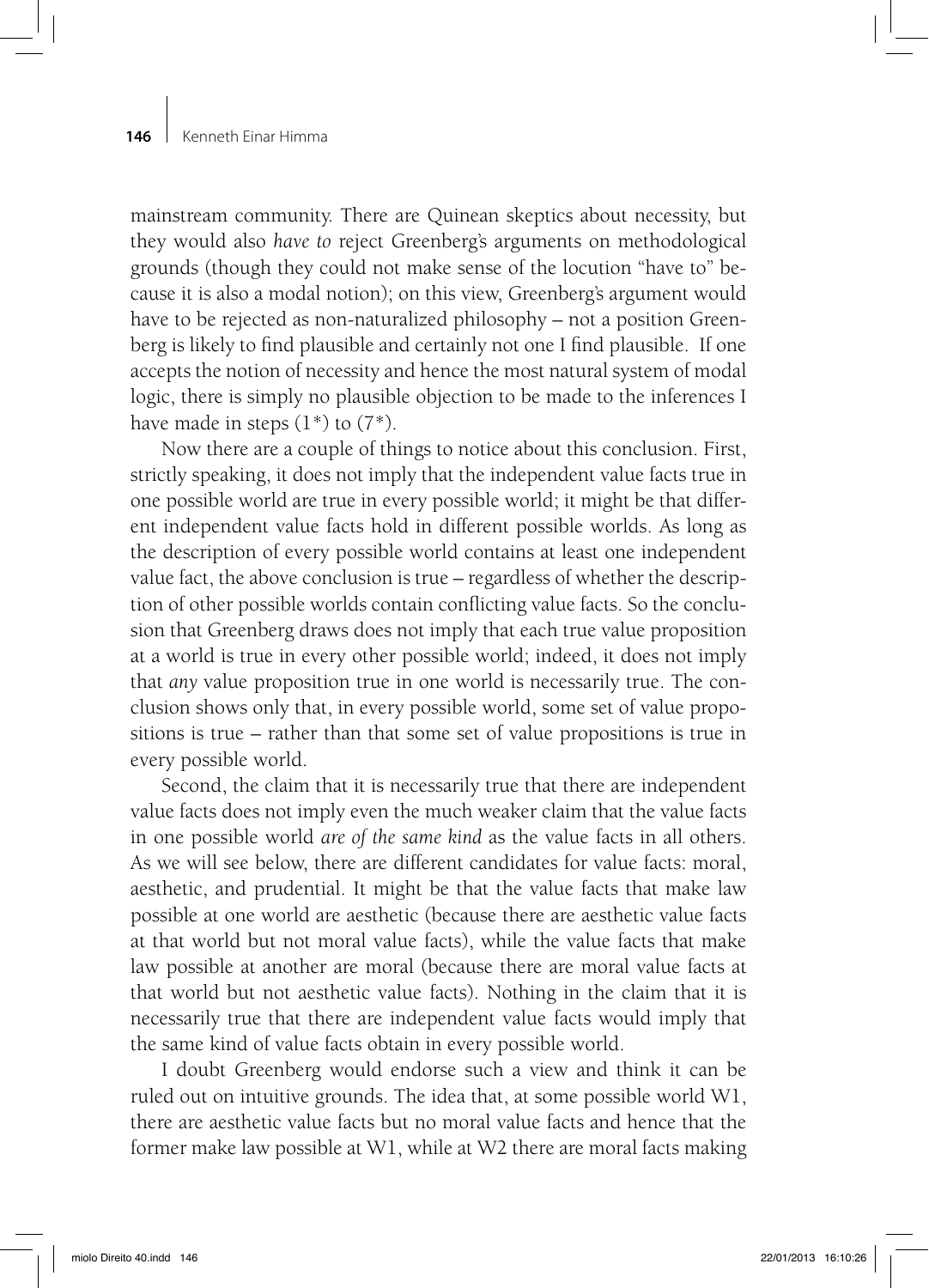law possible because these are the only value facts existing at W2, is sufficiently queer that I think we can rule out the idea on intuitive grounds<sup>7</sup>. The metaphysical features of such a logical universe are counterintuitive and verge on being unintelligible – and that is good enough, at least for me, to reject that thesis.

For his part, Greenberg would not object to rejecting this thesis as expressing his view. Here it is worth noting that Greenberg seems to endorse the stronger claim that each true value proposition is necessarily true. As he puts the point:

I claim that the content of the law depends not just on descriptive facts but on value facts as well. Given the plausible assumption that fundamental value facts are necessary rather than contingent, there is, however, a difficulty about expressing my claim in terms of counterfactual theses or theses about metaphysical determination (159)<sup>8</sup>.

Greenberg goes on to solve the difficulty by adding that the relationship between the determinants of legal content and that content must be rationally connected and hence intelligible. This suggests that Greenberg would reject the views (i) that value facts on two possible worlds might conflict and (ii) that value facts of a kind that exist at one possible world do not exist at another. If fundamental value facts are necessarily true, they are true at every possible world; so whatever type exist at one world exist at every world – and the same fundamental value propositions are true at every possible world.

<sup>7</sup> However, it is worth noting in this context that certain epistemic principles seem to rest on aesthetic considerations. For example, simpler theories, other things being equal, are regarded as more likely to be true than more complicated versions. The principle of simplicity resembles, of course, Occam's Razor, which requires rejecting the existence of entities not needed to explain the relevant phenomenon, but differs from it in that it generalizes beyond such ontological considerations. Occam's Razor is probably not fairly characterized as grounded in aesthetic judgments, but the principle of simplicity is grounded in the aesthetic intuition that the universe is likely to be simpler, and hence more elegant in character, than a more complex one. So the idea that aesthetic value facts might play a role in determining the content of the law is not completely implausible – though the idea that these are the *only* value facts that do so is. There is simply nothing in our experience that would support such a judgment – or even to make it intelligible given that the only aesthetic value that informs epistemic judgments is a preference for simplicity.

<sup>8</sup> Again, it is utterly crucial to note that Greenberg takes his own argument as supporting the position that it is *necessarily true* that there are independent value facts. The reader must keep this in mind in considering the counterarguments I make in this paper.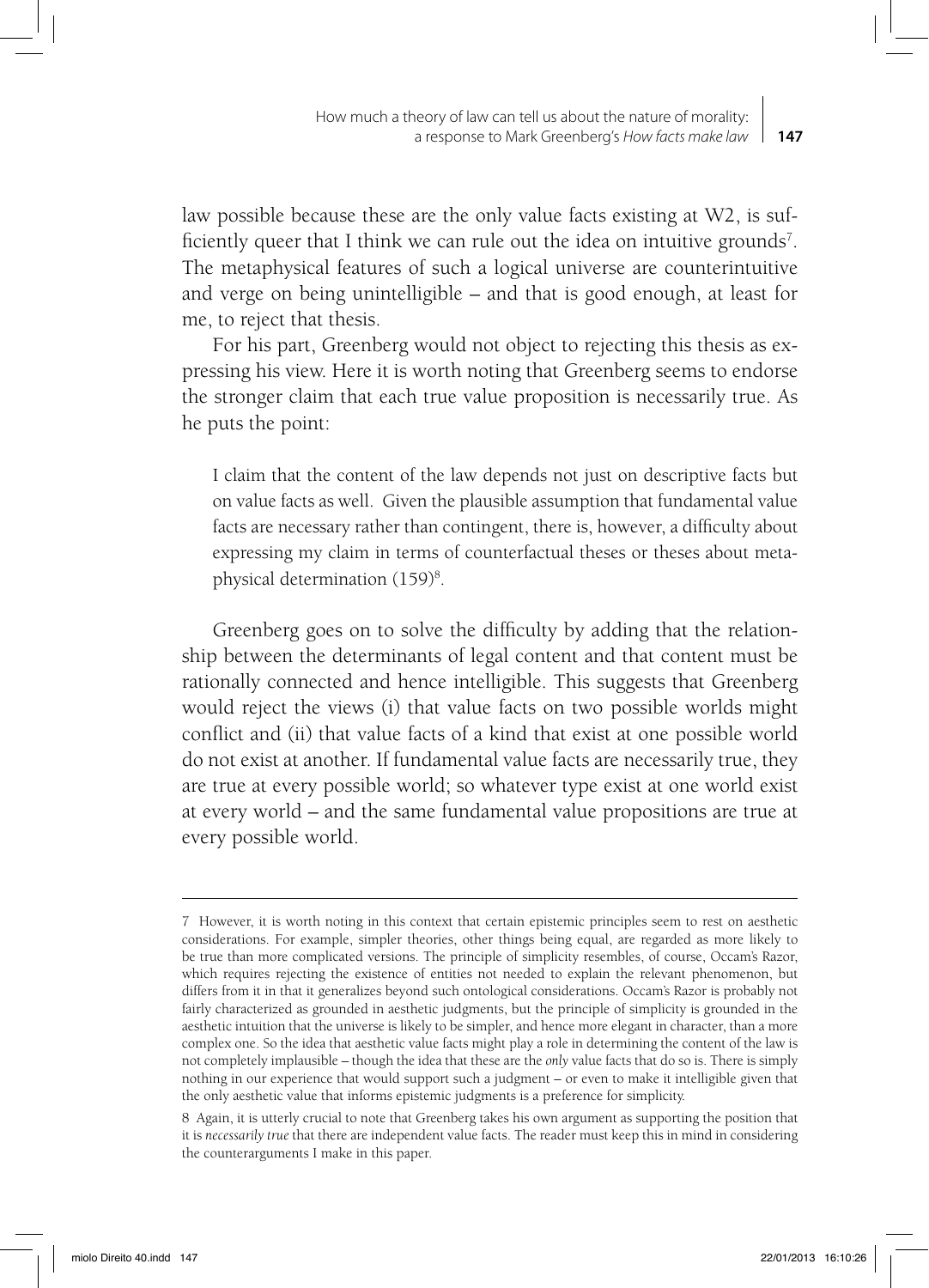In any event, the rejection of (i) and (ii) is not, strictly speaking, implied or expressed by the conclusion from his argument. The strongest claim that his conclusion can be interpreted as expressing is the comparatively weaker claim that in every possible world there are some value facts that obtain. As far as that conclusion is concerned, each individual value fact might hold in every possible world or it might not; some types of value fact might exist in some worlds, but not others.

But even this modest conclusion is immediately striking for two reasons. For starters, Greenberg takes a metaphysical thesis about law, together with the claim that there is some possible world in which there is law (which is much weaker than the claim that law exists in this one), and derives a claim about independent value facts that hold in possible worlds where there is no law. Even more strikingly, from this extremely modest starting point, he derives a claim that independent value facts hold in worlds in which not only does law not exist but also in *worlds in which rational beings capable of making law do not exist.* 

Even at this early point in my argument, this should seem counterintuitive. It would be one thing to say that law is not possible in worlds where human beings value nothing. That seems reasonably plausible. It is hard to see how law could succeed in guiding or coordinating behavior if human beings do not value anything; indeed, it is hard to see how a rule of any kind could have normative force in such a case. If it is necessarily true, as many theorists (including myself) believe, law necessarily has normative force, it would seem to follow that law is not possible in worlds where human beings value nothing because in such worlds the law can provide nothing that a human subject would recognize as a reason for action.

Perhaps one could solve this problem by saying there are necessary objective truths about what counts as a reason for action, so that legal normativity is possible even in worlds where human beings do not value anything because in those words there are things they should value. For what it is worth, I am skeptical about this kind of move because norms properly apply only to beings with certain capabilities, like rationality. But it is hard to make sense of the idea that a norm applies to a class of beings that make no value attributions at all; such a class of beings would seem to be practically irrational – even if they had, so to speak, the computing ability to solve problems in an intelligent way.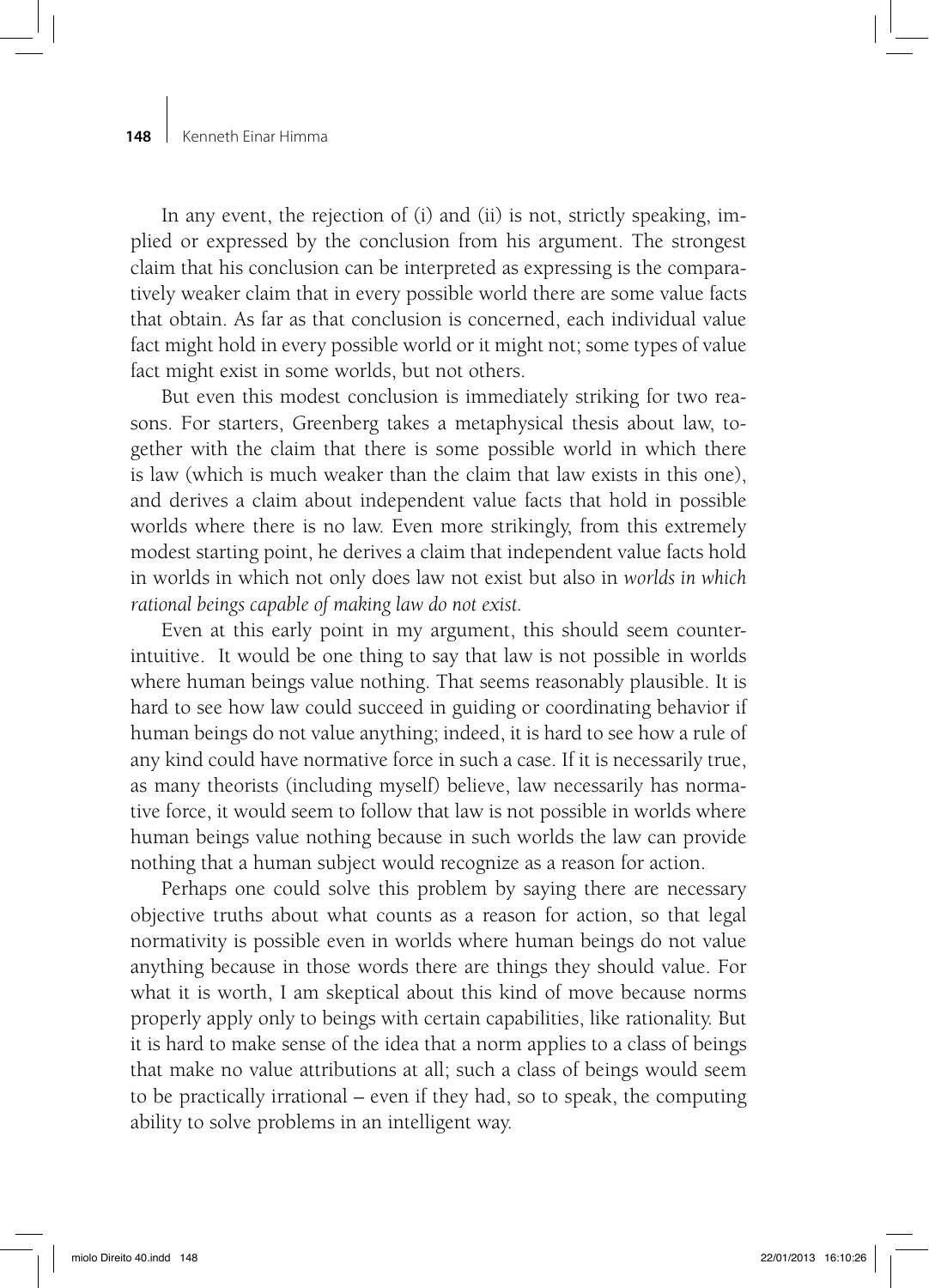**149** How much a theory of law can tell us about the nature of morality: a response to Mark Greenberg's *How facts make law*

In any event, this much seems reasonable: this is not the kind of issue that can be settled by reflections about whether social practices like law can, by themselves, rationally determine the content of social rules like laws. But Greenberg's argument seems to gesture in the direction of showing a claim that very much resembles this one. And that seems to call into question the key premise of the argument – namely premise (1) of the original argument and its logical equivalent (GC).

## **C. Elaborating on the Basic Problem**

# 1. *Up to Three Kinds of Value Facts*

At the outset, it is worth noting that there are probably no more than three candidates for kinds of value facts: prudential, moral, and aesthetic. As Greenberg defines "value fact"<sup>9</sup>, a prudential value fact, if there is any, would be a true proposition about what is in some person's best interests. I take it that, for example, one ought to eat at least five servings of fruits and vegetables every day would be an example of a true normatively prudential proposition; although this one is general, what is in a person's best interest surely differs from person to person, so that not all prudential statements true of one person are necessarily true of another. Of course, I might have a morally normative reason for doing so if other people depend on my being healthy, but that is another matter; it is clearly a true proposition about prudential value that I ought to eat five servings of fruits and vegetables every day. But perhaps it is true, as Greenberg suggests of the relevant kind of value fact, that there are fundamental prudential standards that express or imply prudential statements that are both universal and necessarily true.

An aesthetic value fact, if there is any, would be a true proposition about the quality of the aesthetic experience that some natural or artistic object provides, one relevant consideration being the experience of beauty the object provides (or perhaps the beauty of the object itself). An example of such a proposition might be the claim that *The Last Supper* is Leonardo de Vinci's most beautiful painting or the claim that one should experience

<sup>9</sup> Greenberg states: "By 'facts', I mean simply true propositions. Hence facts about value, or value facts, are true normative or evaluative propositions, such as true propositions about what is right or wrong, good or bad, beautiful or ugly. The fact that people value something or believe something is valuable *is* not a value fact but a descriptive fact about people's attitudes. For example, the fact, if it is one, that accepting bribes is wrong is a value fact; the fact that people value honesty is a descriptive fact" (167, note 22).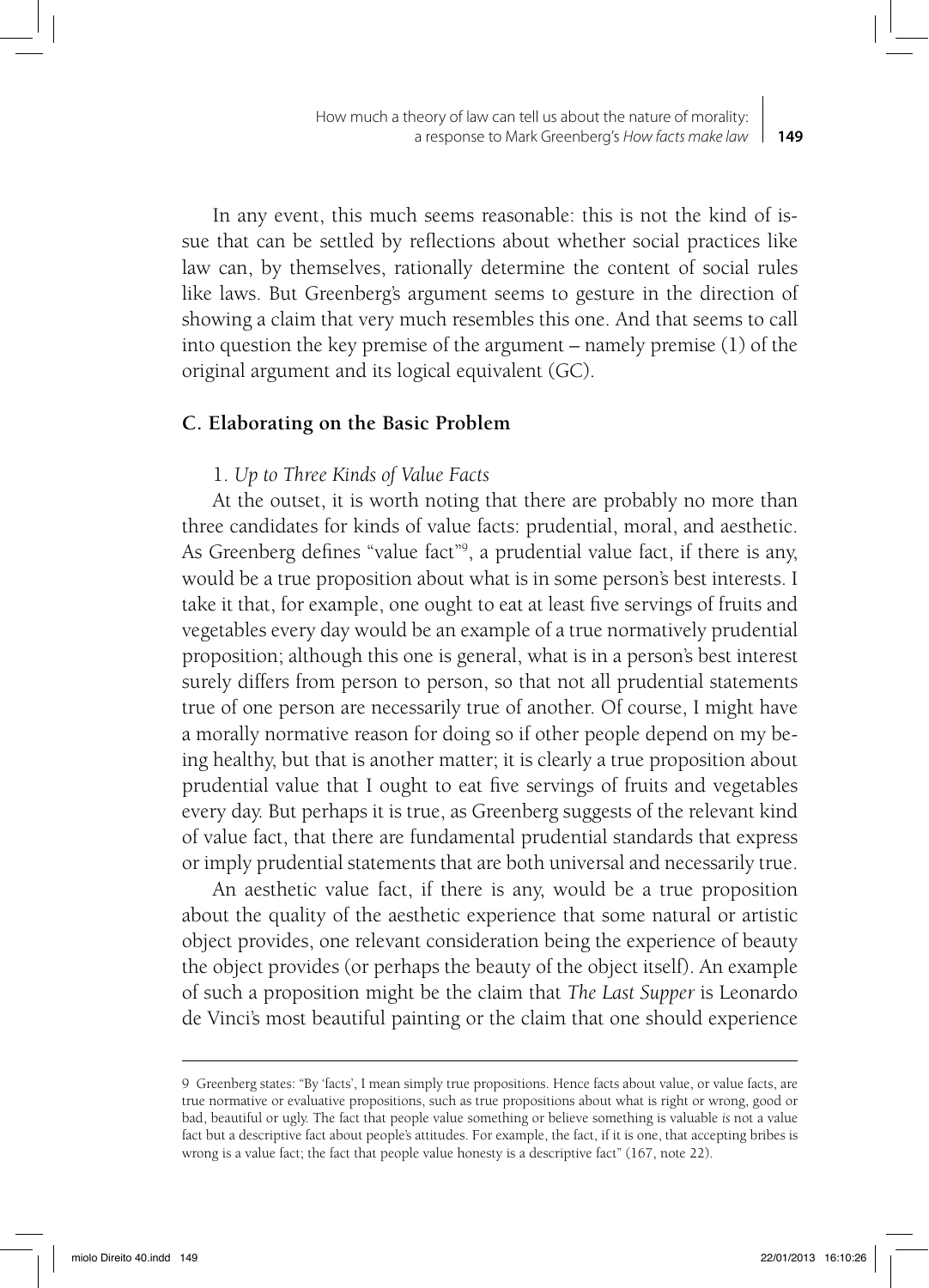first-hand the beauty of *The Last Supper* in a museum. I obviously cannot defend the view here, but I find it *prima facie* plausible to think not only that there might be fundamental aesthetic standards that are necessarily true. Ordinary talk certainly presupposes such standards: many people claim that one piece of art or music is superior to another and defend that view with an argument making reference to aesthetic qualities – a style of reasoning that presupposes aesthetic judgments are objective. Similarly, many people believe high art is superior to popular culture and defend that view with similar arguments. Ordinary talk about aesthetics seems incompatible with the claim that aesthetic, so to speak, is in the eye of the beholder (or beholders if it is some social group responsible for manufacturing conventional aesthetic standards). Indeed, ordinary folk frequently think the musings of art "experts" preposterous as an objective matter; they regard art criticism as overly sympathetic to abstract art that lacks, as an objective matter, sufficient merit to take seriously (not always sadly, "that's not art; my three-year-old could do that" is a common remark heard in museums of contemporary art).

A moral value fact, if any, would be a true proposition about what is morally obligatory, wrong, good, praiseworthy or blameworthy. An example of such a proposition would be the claim that killing an innocent person is wrong. Such propositions might be quite specific (e.g., it would be wrong for John Doe to take Jane Roe's car without her permission) or fundamental and hence at a high level of generality (e.g., intentionally causing harm to innocent sentient beings is presumptively wrong). It is not implausible to think that there are fundamental moral standards (and hence fundamental moral value facts) that are necessarily true. Certainly, this continues to be a very common view among philosophers and laypersons.

## 2. *The Logical Relationship between Objectivity and Necessity*

At the outset, it is worth noting that any normative proposition that is necessarily true is *objective* in the sense it is true independently of what any person or group of persons think or believe about that proposition. The truth-makers of objective normative propositions, then, do not include reference to attitudes, beliefs, or conventional practices. Everyone could simultaneously be mistaken in a belief about a matter of objective fact – such as might have once been true of the objective truth that the earth is round. The claim that a proposition is objectively true does not imply, of course,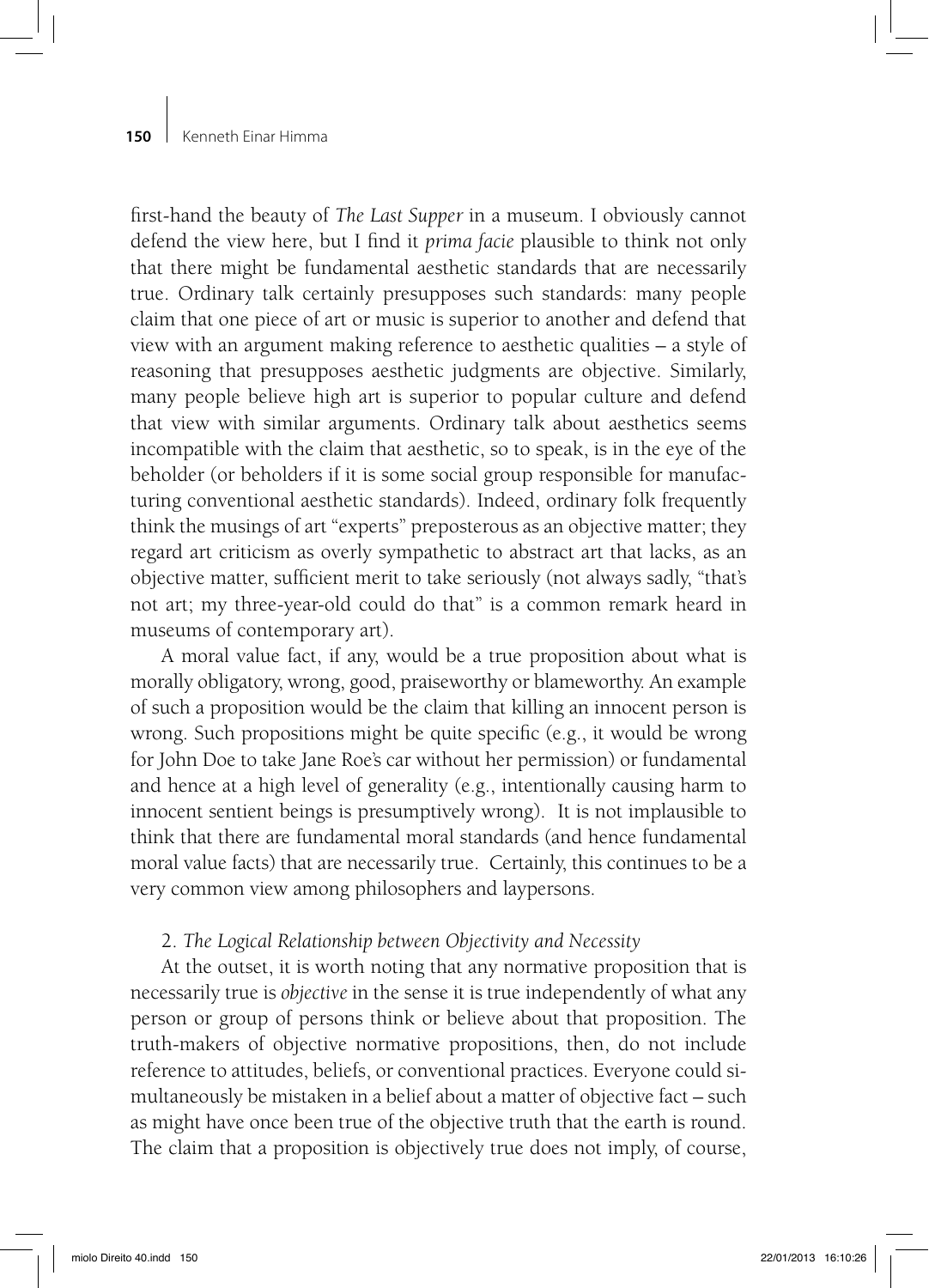that it is necessarily true; that the earth is round is objectively true, but contingently so. But the claim that a proposition is necessarily true does imply that it is objectively true because it is true in worlds where everyone believes its negation. That is the hallmark of objectivity.

As we have seen, Greenberg believes that he has shown the necessary existence of fundamental value facts; this, by itself, asserts only that in every possible world there exist some value facts independent of law and social practices. Again, this does not imply that the same value facts exist in every possible world. However, he also believes that some of these value facts are "fundamental" and hence both necessarily true and objectively true in the sense of being mind-independent truths about the world. Strictly speaking, then, Greenberg believes the following stronger proposition:

It is a necessary truth that there exist fundamental value facts independent of law and social practices and each of these value facts is itself necessarily true and hence objectively true.

Of course, Greenberg does not claim to have established this much stronger claim; this stronger claim seems much less plausibly inferred than the weaker claim he has established from a premise about the nature of legal and social practices and a premise about the possibility of law.

Nevertheless, in the next section, I will argue that (1) if we assume that Greenberg's conclusion is incompatible with positivism, as he believes, then it is somewhat stronger than the one expressed by (GC), which is what he explicitly claims as a consequence of the argument, but weaker than the one above and (2) not a claim that can plausibly be inferred from such premises.

# *D. What Kind of Value Facts Does Greenberg Believe the Possibility of Law Implies?*

Greenberg takes his conclusion to be antipositivist in the style of Dworkin's substantive conclusions about law, though his argument is, again, nothing at all like Dworkin's. To put Dworkin's view in the terms used by Greenberg, legal content is partly determined by law practices, construed to include the history of past decisions, and partly determined by the value facts that show these practices in their morally best light. While Greenberg does not say much about which value facts contribute with law prac-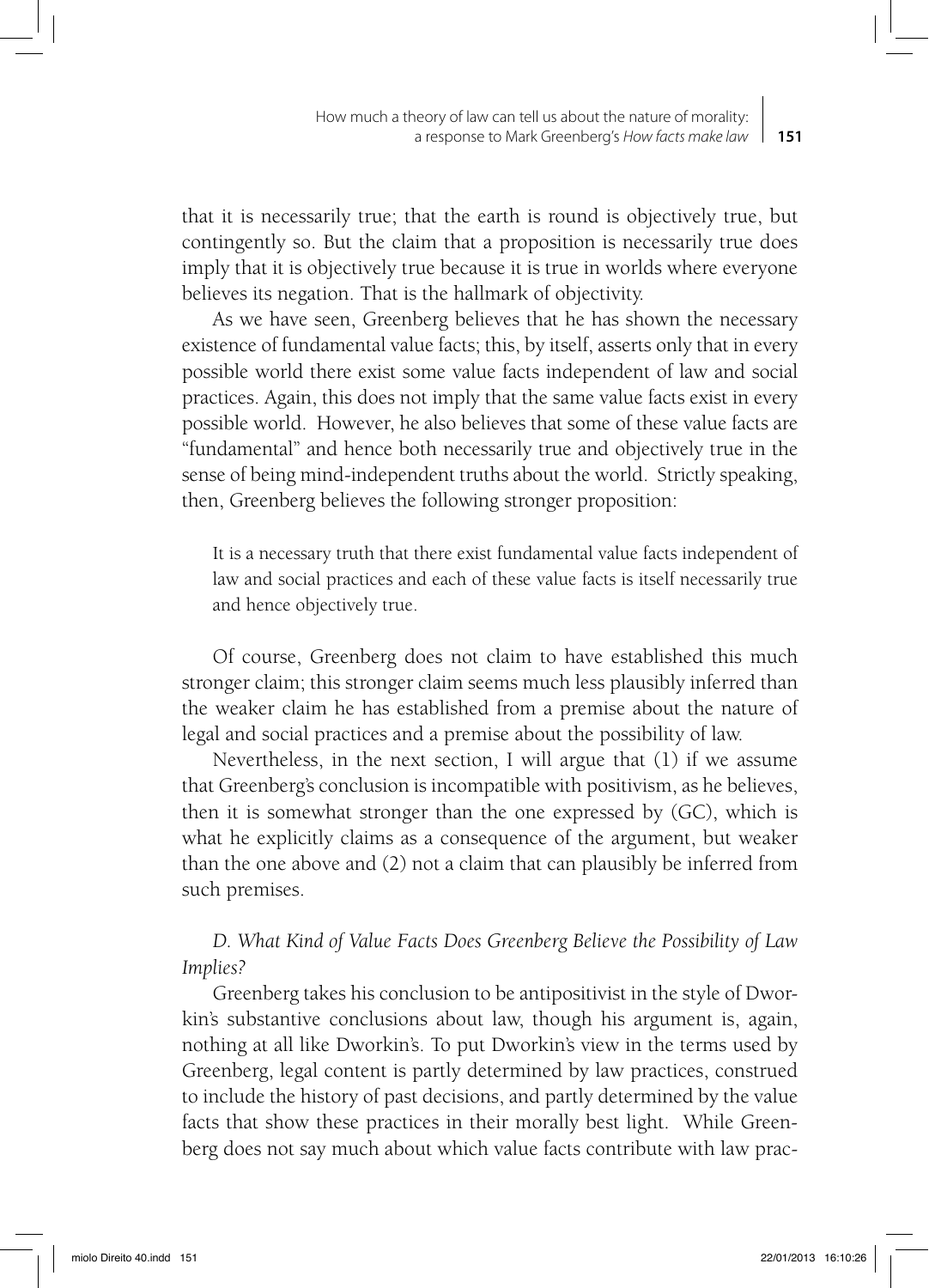tices to determining legal content, the resemblance to Dworkin's position is clear: on Dworkin's view, the law is determined not only by institutional history but also by *moral* value facts; only moral value facts could show that history in its best *moral* light. Although Dworkin justifies his view on the strength of normative political philosophy<sup>10</sup>, Greenberg's argument is purely metaphysical in character.

Although Greenberg never explicitly specifies what kind of value facts he believes must figure into determining legal content, Greenberg's conception of his position as antipositivist tells us that he assumes the relevant value facts are moral value facts. As the positivist denies only that it is a necessary truth that true propositions about *morality* partly determine legal content, Greenberg's position must be, like Dworkin's, that the positivist is mistaken about this – and the positivist takes no explicit position about the role of any other true normative propositions in determining legal content. That is to say, Greenberg's conclusion must be, if it is to be construed as anti-positivist, that the independent value facts are moral. Thus, (GC) needs to be recast as follows:

(GC) It is a necessary truth that there are moral value facts – i.e., it is a necessary truth that there are true propositions of morality.

Greenberg's argument does not seem to explicitly contain anything that would imply that the relevant value facts are moral in character, but I do not think much would be needed by way of addition to move from the claim that value facts (of an unspecified sort) are needed to determine legal content to the claim that moral value facts are needed to determine legal content. If independent value facts necessarily figure into determining legal content, I think it is clear that the relevant value facts would have to be moral.

Aesthetic standards furnish one principle for evaluating something other aesthetic experience and objects – simpler scientific or philosophical theories or explanations, other things being equal, are preferred to more complicated theories or explanations<sup>11</sup>; and it is pretty clear that these have

<sup>10</sup> As is well known, Dworkin believes that legal philosophy falls within the scope of normative political philosophy and that positivist theorizing is problematic because it is assumes that purely descriptive nonnormative theorizing about law is possible.

<sup>11</sup> See Note 7, above.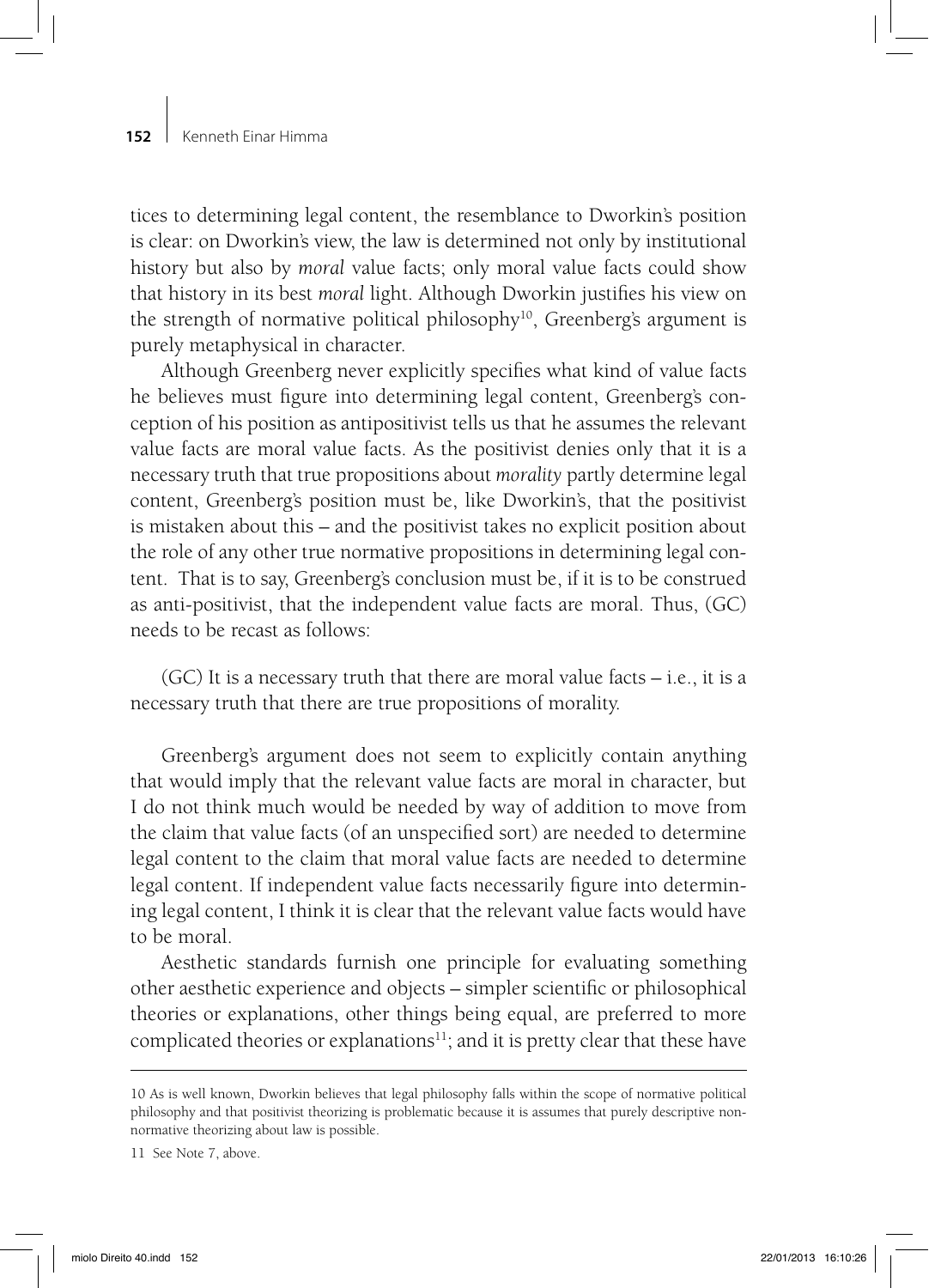no necessary role to play in determining legal content. But even if a value fact expressing a principle of simplicity did play a necessary role in determining legal content, its function as an *epistemic* constraint is logically compatible with positivism; after all, the epistemic norm that precludes there being two inconsistent legal norms that directly to a law subject is compatible with positivism.

Prudential standards do not seem to have any necessary relevance because they are standards governing the efforts of *individuals* to achieve their own interests. Surely it is not a necessary truth that law is created or adjudicated by people who are motivated to achieve their own interests; much less plausible is the claim that prudential value facts make intelligible the connection between legal practices and the legal content they determine. When individuals begin to identify their own interests with the interests of other people, we begin to have something resembling the beginnings of moral concern (as, for example, expressed both in versions of the Golden Rule and in the Judaic and Christian command to love one's neighbor as one loves oneself).

The only value facts left are moral value facts. If there is any plausible candidate for a necessary evaluative determinant of legal content, it is morality. The necessary connections between law, justice, justification, authority, and other concepts that lead antipositivists to deny positivism might not entail a natural law view. But they do seem to make it clear that *if* any value facts play a necessary role in determining legal content, they are moral value facts – i.e. true propositions about morality – which, of course, is precisely what Greenberg must intend if his argument is to succeed in attacking a positivist position and in defending Dworkin's view.

But here is where the implications of (GC), thus construed, seem to get into real trouble. To begin, we have a theory of law and social norms that logically precludes any form of moral skepticism. For example, it implies that John Mackie's "Error Theory" of morality is false. Mackie argues that our ordinary moral talk is systematically mistaken and that *all* propositions stating moral judgments are false; on this view, it is false that killing innocent people is permissible and it is false that killing innocent people are wrong. Now I do not find this a plausible theory, but it is noteworthy that Greenberg's argument, unlike Dworkin's defense of moral objectivity, makes no meta-ethical or normative ethical claims whatsoever. It is very difficult to see how an argument that lacks any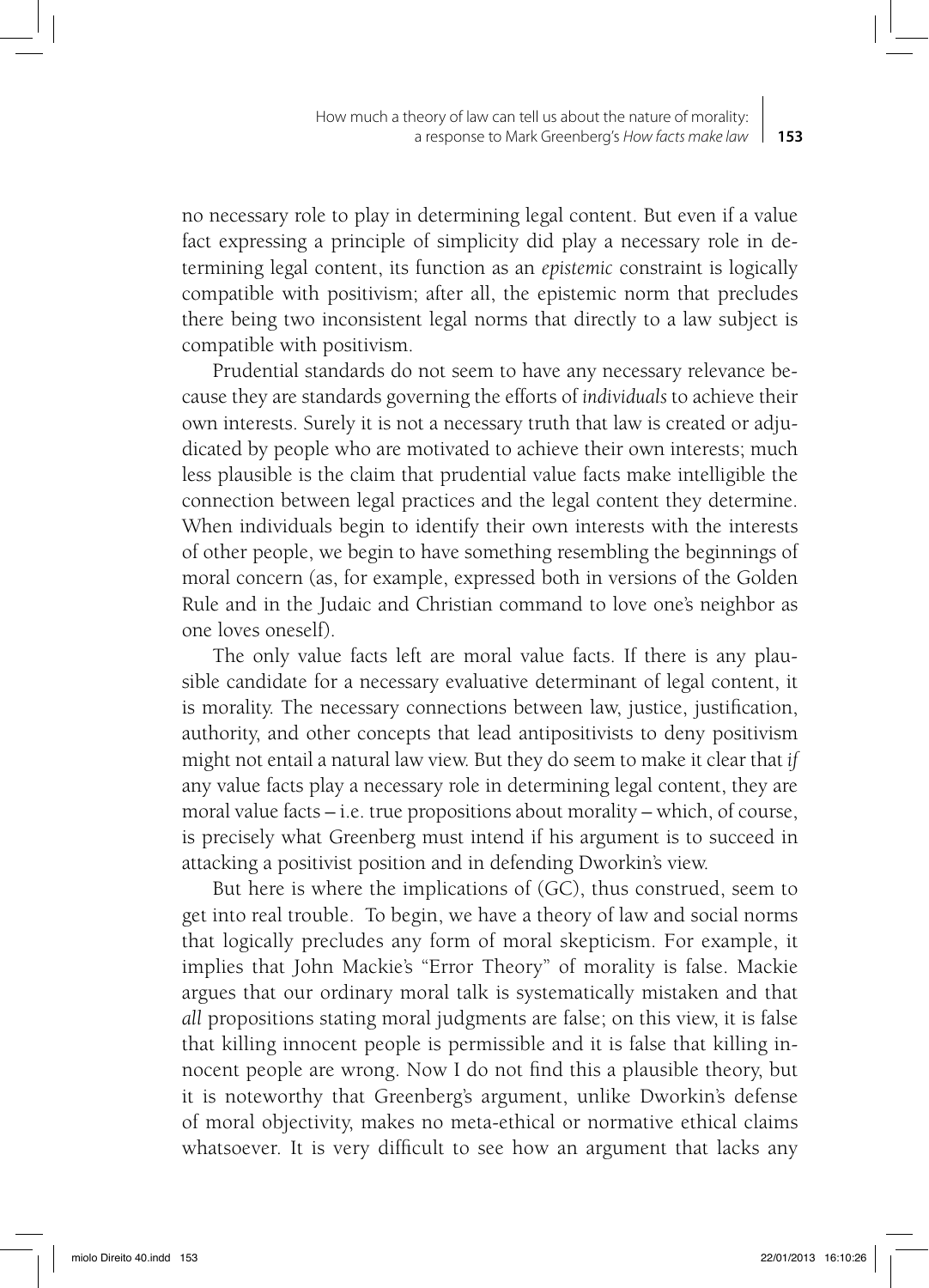meta-ethical or ethical claims whatsoever could successfully establish a conclusion that implies the falsity of a meta-ethical theory like John Mackie's Error Theory.

It might be tempting to think that Greenberg's claim that it is a necessary truth that (moral) value facts rationally determine the content of the law, but this misunderstands the notion of a meta-ethical claim. Here is a characterization of a meta-ethical claim so uncontroversial it can be found in a respected encyclopedia of philosophy: "A central task of philosophical ethics is to articulate what constitutes ethics or morality. This project is meta-ethics." I cite an encyclopedia not because it has some special philosophical authority, but because it reports an uncontroversial shared understanding of the term and the associated issues.

Meta-ethics is thus concerned with the nature and grounds of moral rules, the meaning of moral language, etc. Thus, Greenberg's claim is no more a meta-ethical claim than the classical natural law claim that the content of law is necessarily constrained by the content of morality. It is a conceptual claim about the nature of law asserting a metaphysical relationship between the content of the criteria of legality and the content of morality.

In any event, it does not really matter much what label we hang on the relevant claim. The argument is that Greenberg's claim lacks the content to imply the falsity of a theory like Mackie's error theory. It should be clear that the idea that the classical natural law claim that it is a necessary condition for a norm to be law that it is consistent with morality does not, by itself, have sufficient content to imply the falsity of a theory like Mackie's. It is no less evident that Greenberg's claim is in the same position because it does the same kind of work that the classical natural law claim does – merely asserts a metaphysically necessary relationship between law and morality.

Moreover, (GC) implies the falsity of any meta-ethical theory that asserts that moral claims lack cognitive content – i.e., (GC) falsifies any form of ethical non-cognitivism – because Greenberg defines "value facts" as "true propositions about values." For example, the emotivist denies that sentences expressing moral judgment have cognitive content and hence that such sentences express propositions (i.e., something that has truthvalue). According to the emotivist, the sentence "killing is wrong" asserts no more than what is expressed by "Boo, killing" which expresses, rather than reports, the speaker's disapproval of killing. But what is expressed by "Boo, killing" is neither true nor false; whereas a propositional state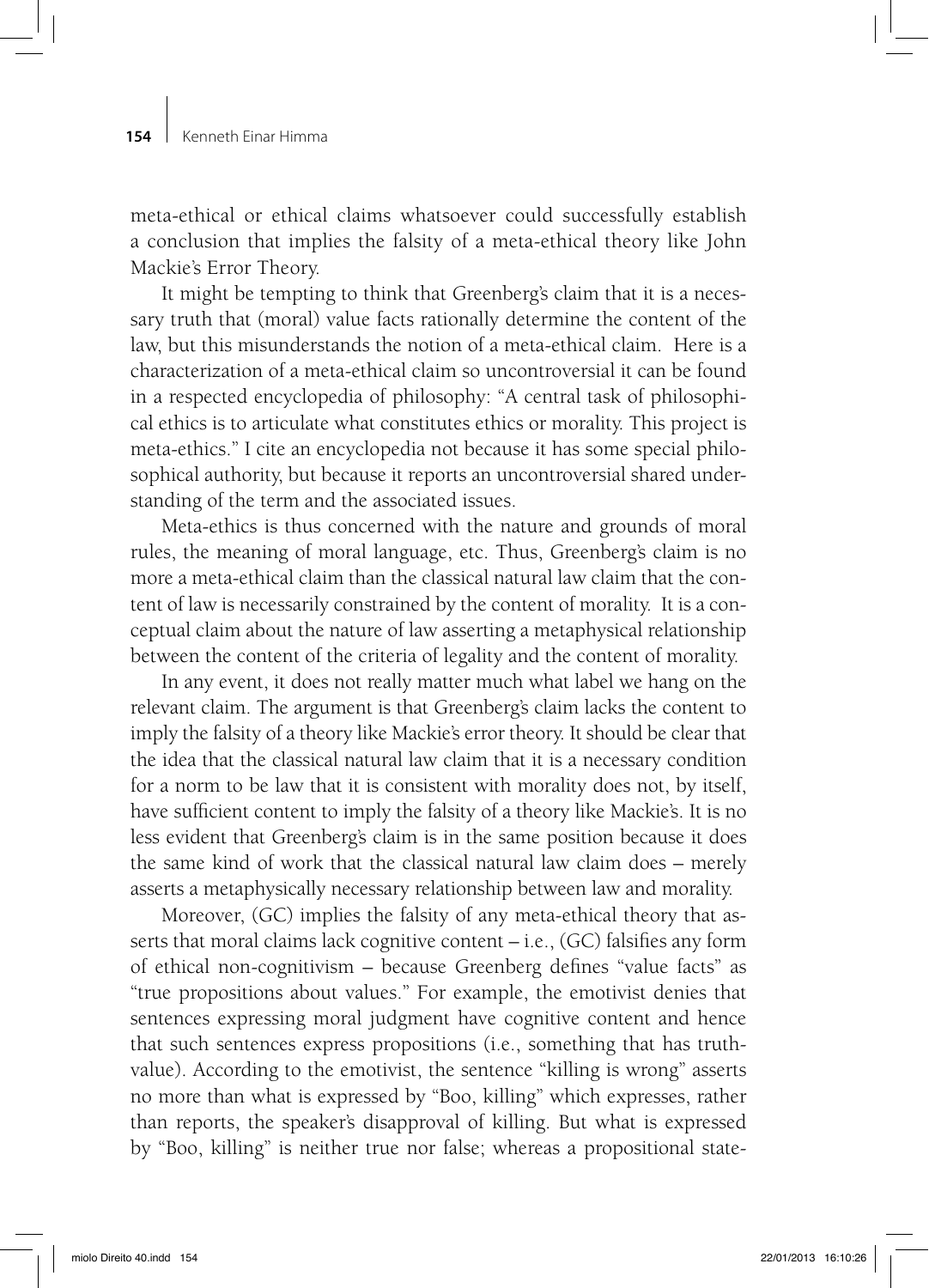ment describing the speaker's attitude about killing has cognitive content and hence truth-value, an expression of disapproval in the form of booing lacks truth-value. Again, it is hard to see how an argument that contains no meta-ethical claims about, say, the semantics of moral language could establish a conclusion that successfully shows that ethical non-cognitivism is false. Greenberg's argument does not seem to have the resources to do the kind of work that would have to be done by an argument that settles the controversy between ethical cognitivists and ethical non-cognitivists.

(GC) also implies the falsity of *cognitivist* meta-ethical subjectivism. According to this view, the sentence "killing is wrong" says no more than "I, the speaker, disapprove of killing" – a descriptive proposition about the attitude of the speaker towards killing. Insofar as such a subjectivist claims that there is nothing more that can be said about moral talk, Greenberg's argument falsifies this species of subjectivism because the existence of moral facts implies the existence of true morally-*normative* propositions; and this falsifies the cognitivist conception of subjectivism because it claims that moral judgments are purely descriptive reports of the speaker's attitude towards the relevant act.

It also falsifies normative theories of subjectivism, such as they are. I am not sure that any theorist holds this view (though one frequently hears younger people say things suggesting a normative subjectivism). According to this position, there are no moral norms that apply universally or even that apply to certain social groups. Morality is manufactured by individuals; what is right and wrong for a person is determined by what she accepts or believes. This is not an especially plausible theory and it is not clear how it differs from a skepticism that denies there are any binding moral rules; since an individual can always change her beliefs at any time and thereby extinguish the rule she once accepted, it is hard to see how any rule could be binding in any meaningful sense if it can be unilaterally extinguished by will. If I can extinguish an obligation simply by unilaterally rejecting the associated rule, it is hard to see how I could have anything that would count, as a conceptual matter, as an obligation.

Greenberg's argument rules out this form of subjectivism for three reasons. First, any form of moral subjectivism presupposes that people have moral beliefs – and it should be clear that this is a *contingent* fact about people. Some people have moral beliefs, I guess, but do not care about conforming to them; these people are considered sociopaths and, I guess,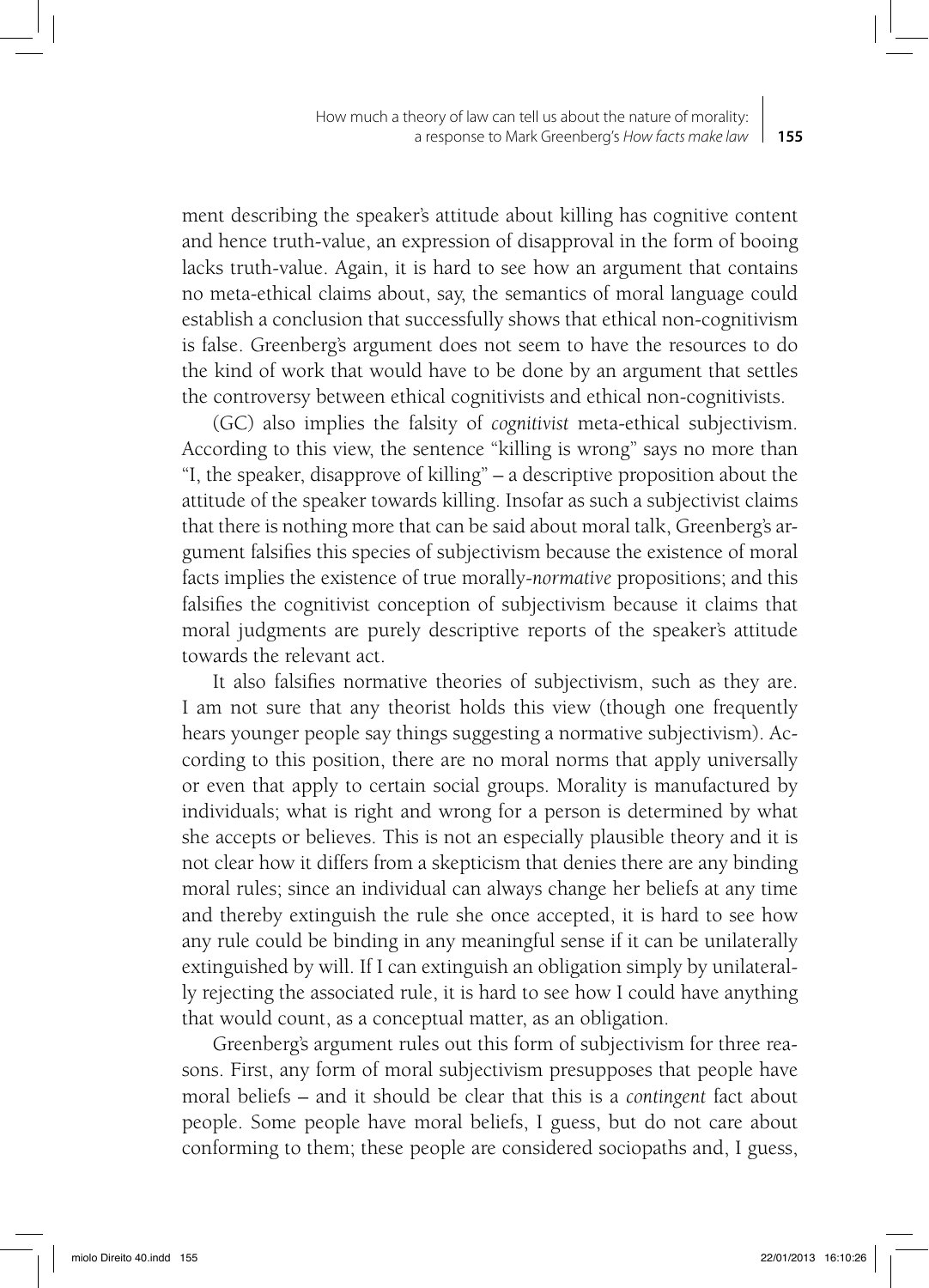fairly regarded as being mentally ill. But it is a certainly possible for a human being to lack such beliefs. I assume that feral children (e.g., those that have been abandoned in wilderness areas and raised by wolves) lack such beliefs despite having an undeveloped capacity for rationality. If it is possible for there to be some feral child, there are clearly possible worlds in which all people lack moral beliefs – and this, it should be clear, is inconsistent with Greenberg's claim that it is a necessary truth that there are independent moral facts on a subjectivist account of moral facts.

Second, a subjective "value fact" could not do the work in making intelligible the connection between legal practices and legal content in a system where the officials disagree on relevant moral propositions. If one is skeptical that a legal system can exist and be efficacious in such an environment, consider that Supreme Court Justices disagree on what is the legitimate way to interpret the Constitution – and disagreements about normative theories of interpretation are disagreements involving political morality. If value facts are needed to determine how legal practices determine legal content, it cannot be that normative subjectivism is the right account of these value facts. Accordingly, Greenberg's conclusion, together with some additional uncontroversial premises, implies that it is a necessary truth that there are true propositions of morality and the truth-makers of theses propositions are not subjective beliefs and preferences.

Finally, and most importantly, subjective moral facts (whatever they turn out to be) could determine legal content only through the social practices of interpreting and choosing new rules to enact – a claim that is perfectly consistent with legal positivism. There are two problems here. To begin, if it were a fact about human beings that they necessarily base such decisions on their subjective moral views (a dubious proposition, to say the least), the relevant necessity would be psychological and not metaphysical. Further, in such cases, the social practices of interpreting and legislating would still fully determine the content of the law in the relevant sense; those processes would simply be grounded in moral views. Greenberg simply cannot ground his antipositivist views on any form of subjectivism.

Again, the problem here is not that Greenberg seems committed to the falsity of moral subjectivism. I think that position is not only false, but silly. The problem, however, is that (GC) logically precludes the truth of moral skepticism and all forms of meta-ethical and normative subjectivism sug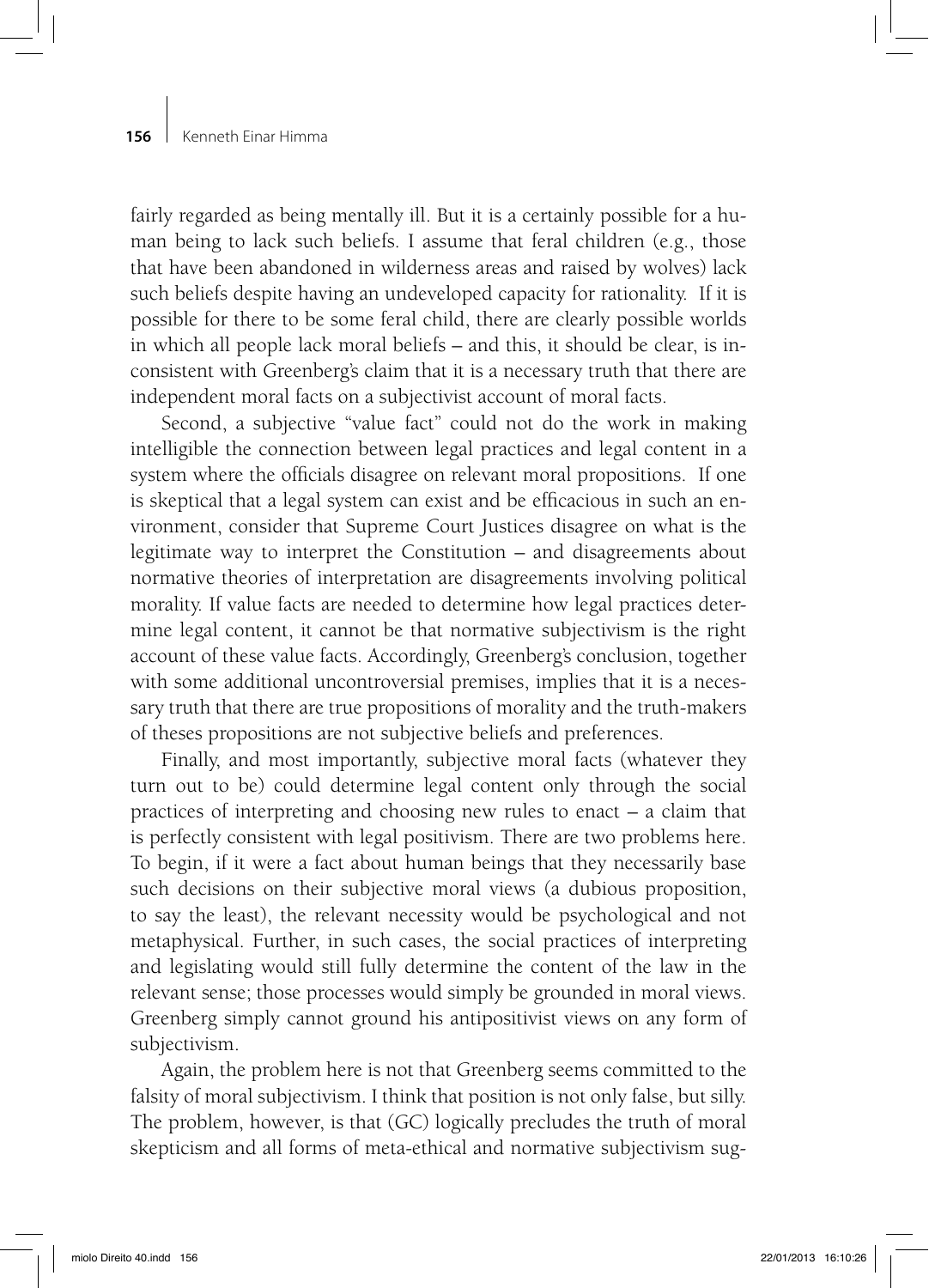gests that (GC) is false. This is problematic because Greenberg's argument simply doesn't have the resources to establish such a powerful claim – even if the conclusion is, as I believe, true. You need an ethical or metaethical premise to derive that conclusion and there is nothing ethical or metaethical in either the claim that law is possible or the claim that if law is possible, there are independent moral value facts. Something has gone wrong somewhere in Greenberg's argument.

But (GC) has even stronger implications for moral theory than those discussed above. As it turns out, (GC) seems to falsify any intersubjectivist conception of morality. A meta-ethical intersubjectivist (or relativist) theory might hold that what constitutes an act as morally wrong is that it violates certain cultural customs or conventions (or is disapproved of by the majority of people in the culture). A normative relativist theory holds that a person *P* is morally obligated to *x* if and only if the norms conventionally accepted by people in the culture to which *P* belongs assert that one is morally obligated to *x*.

Again, there are two problems here. First, that people have moral convictions and practice them is a logically contingent fact. There are logically possible worlds (or conceptually possible worlds) in which people lack such beliefs and practices. Think of the earliest human beings in this world. If intersubjectivism is true, then those human beings had no moral principles and hence there were no moral principles in this world at that time. Of course, we evolved to develop them, but that is not a necessary truth about us. The truth of intersubjectivism is inconsistent with (GC)'s claim that it is a necessary truth that there are true independent moral value facts.

A second problem arises because Greenberg seems correct in thinking that his argument generalizes to cover all social norms that rationally determine social norms. Here it is crucial to emphasize that the scope of Greenberg's argument is limited:

The basic argument is general enough to apply to any realm in which a body of descriptive facts is supposed to make it the case by rational determination that facts in a certain domain obtain. For example, if the relation between social practices, understood purely descriptively, and social rules is rational determination, the argument implies that social practices cannot themselves determine the content of social rules.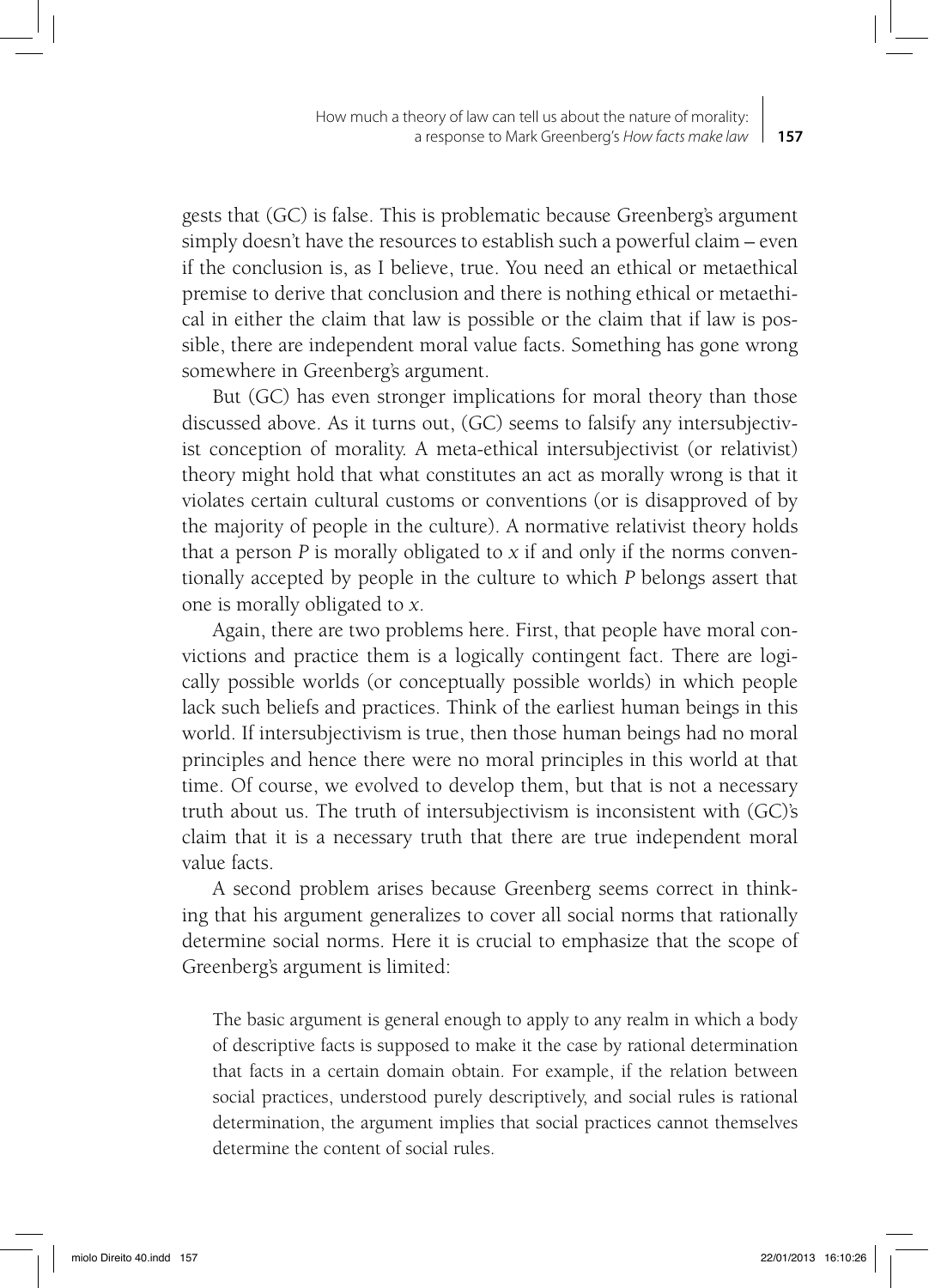It should be clear here that the scope of the argument is limited to the relationships between practices and norms that are governed by "rational determination"; and not every set of norms and dependent rules will be governed by rational determination.

However, insofar as a set of social practices rationally determine the content of social norms, Greenberg believes his argument generalizes to cover these practices and norms. As Greenberg puts the point:

Although I will not discuss the point here, it is worth noting that my argument is not limited to the law. For example, the argument shows that without standards independent of the practices, *no set of practices can rationally determine rules* (184; emphasis added).

It is easy to see why Greenberg is correct about this. One can go back through the paper and change all references and examples involving the law to some other kind of social practice without removing anything crucial to the argument. Greenberg's argument, if sound, will cover many kinds of social practice that rationally determine the content of the associated social norms, including those that define clubs and even those that define *languages* – something that, as we will see, is especially problematic for the argument.

But we can now see that Greenberg's argument precludes the truth of normative ethical relativism for two reasons. First, again, if ethical normative relativism is true, there are no independent moral value facts in possible worlds in which no human beings have any moral views. Of course, life in such a world will be like life in a state of nature – nasty, brutish and short. But it should be clear from many examples in our world that it is a purely contingent fact about us that we have moral views. It might be that a society lacking moral views will lack law (though I doubt this is true), but this is of no consequence: Greenberg's argument proceeds from no more than the assumption that law is possible.

Second, if any form of ethical normative relativism is true, then moral norms are ultimately social norms and hence determined by social practices. But if, as a general matter, independent moral value facts are needed to pick out which aspects of any social practice are relevant with respect to determining the content of social norms, then there must be independent moral value facts that rationally determine the content of the social norms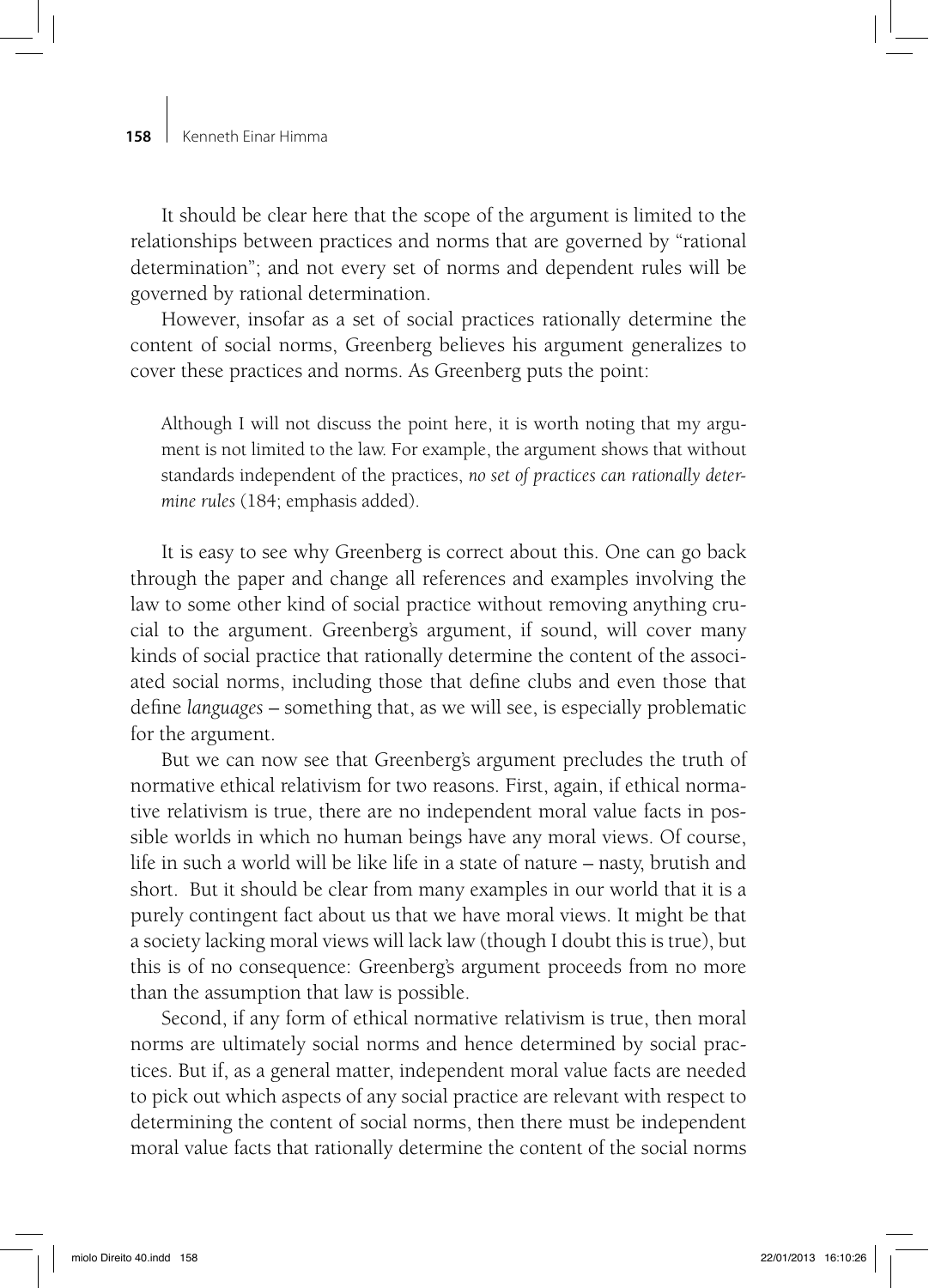that constitute a culture's morality which, on Greenberg's own view, cannot themselves be *fully* determined by social practices – and these moral value facts would have to be *objective* in character. Otherwise, we wind up with an infinite regress of social practices that rationally determine the content of the related social norms.

Of course, Greenberg has a move here he can attempt. He can simply argue that the social practices that determine the content of the conventional norms that count as moral norms in a culture are not *rationally* determined. But this seems pretty clearly *ad hoc*. Here we are talking about a set of norms and practices that share many of the features that distinguish law as a system of normative, reason-giving rules, from other social norms. In at least this case, it is simply implausible to deny that the social norms that determine the content of moral norms under normative relativism fail to do so by the theoretically significant process of rational determination.

If this is correct, then  $(GC)$  implies the truth of moral objectivism  $-$  i.e., the view that the truth-makers of some true moral proposition are independent of the beliefs, practices, attitudes and behaviors of any person or social group. That is to say, (GC) implies that there are some sentences that express morally normative propositions that are objectively true. If this is correct, then Greenberg's argument, *which contains no meta-ethical or normative ethical claims whatsoever*, implies a conclusion that straightforwardly resolves one of the most contentious philosophical disputes in ethics – namely, the dispute as to whether morality is objective in character.

More worrisomely, we can obtain this result by reference to the possibility of social practices far more basic than the ones that contribute to law. Again, Greenberg correctly believes his argument applies to all social practices that rationally determine the content of social norms; as noted above, this seems correct because his arguments regarding metaphysical and rational determination of legal content by legal practices contain no crucial premises that are specific to law (although many of the examples, of course, are from legal practice since these practices are the most salient). But if this is correct, then we can derive (GC) and all its consequences from the mere possibility of *language* as follows:

- (1) If language is possible, then there are independent value facts.
- (2) Language is possible.
- (3) Therefore, there are independent value facts.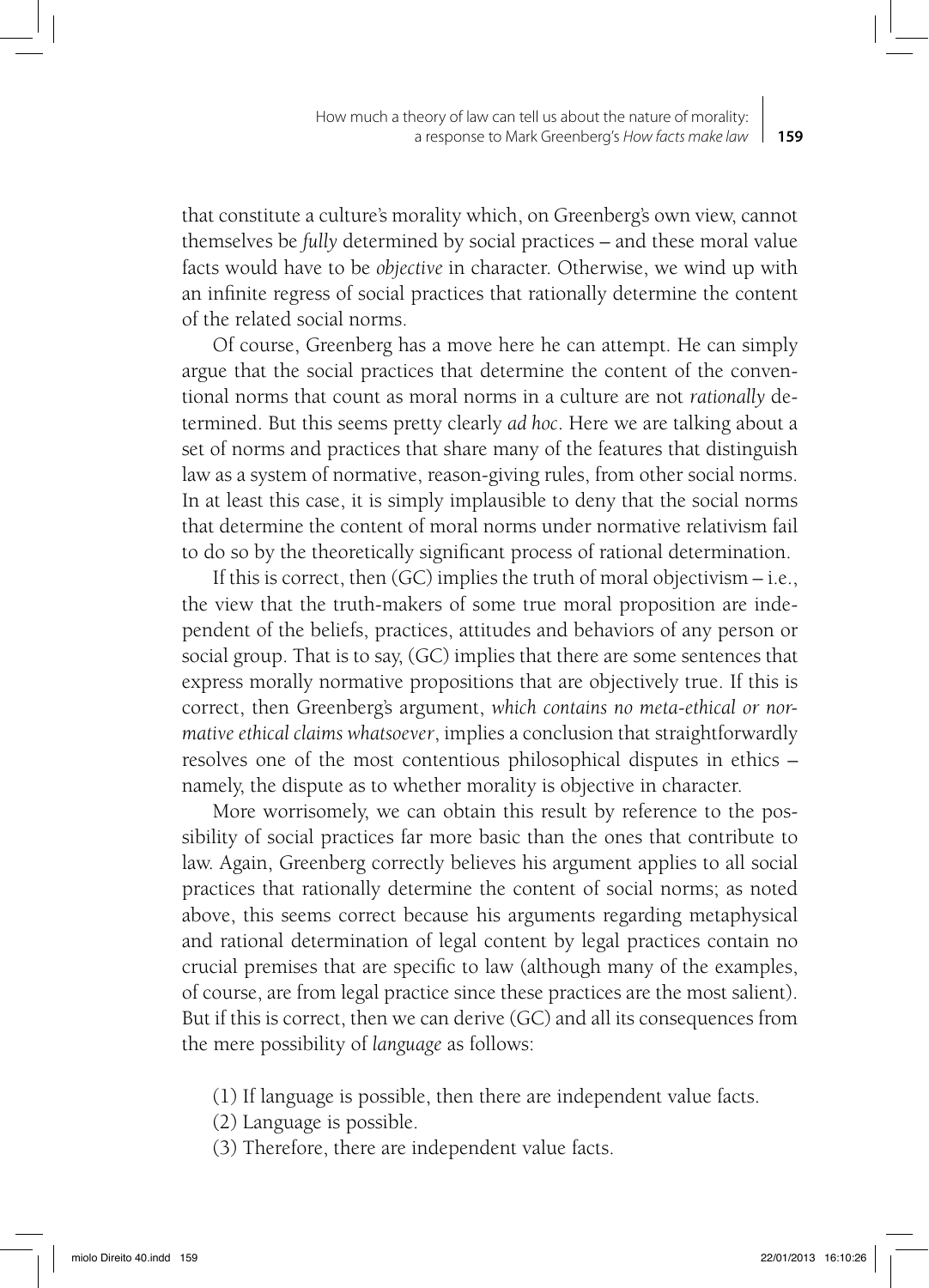While it might be false that a language can be completely defined by social norms, it is clear that language is clearly grounded in social practices that define social norms that define the semantics and syntax of a language. Accordingly, the mere possibility of language, together with premise (1), gets exactly the conclusion that Greenberg derives in his discussion of law and legal practice.

Moreover, applying the same axioms of modal logic applied to Greenberg's original argument to this argument yields:

(GC) It is a necessary truth that there are moral value facts – i.e., it is a necessary truth that there are true propositions of morality.

Insofar as (GC) implies the truth of moral objectivism, we can derive the existence of objective moral value facts from just the possibility of *language* using a generalized version of Greenberg's argument.

This is especially counterintuitive. It is difficult to imagine that one could resolve such a contentious issue in ethics simply by reference to the sorts of considerations Greenberg adduces in his antipositivist argument, together with just the possibility of *language*. As noted above, Greenberg's argument does not contain any meta-ethical or ethically normative claims at all – which are exactly the sort of claims that seem to make up all the arguments on this issue. It is difficult to understand how an argument like Greenberg's could do this kind of work when it does not utilize any of the resources usually called upon in arguments on this issue. Something appears to have gone wrong somewhere in the argument.

Greenberg senses something is wrong here and gestures in "How Practices Make Law" at rejecting this idea:

[I]t may be that the relation between facts about the use of words and facts about meaning is not rational determination. In sharp contrast to the legal case, I see no reason to think that the relation between the use of words and their meaning is necessarily rationally intelligible. It may be possible that many possible meanings are ruled out arbitrarily (i.e., in ways for which reason cannot be given) and that we have non-rational mechanisms that exclude these possibilities from consideration $12$ .

<sup>12</sup> GREENBERG, 2006, p. 113.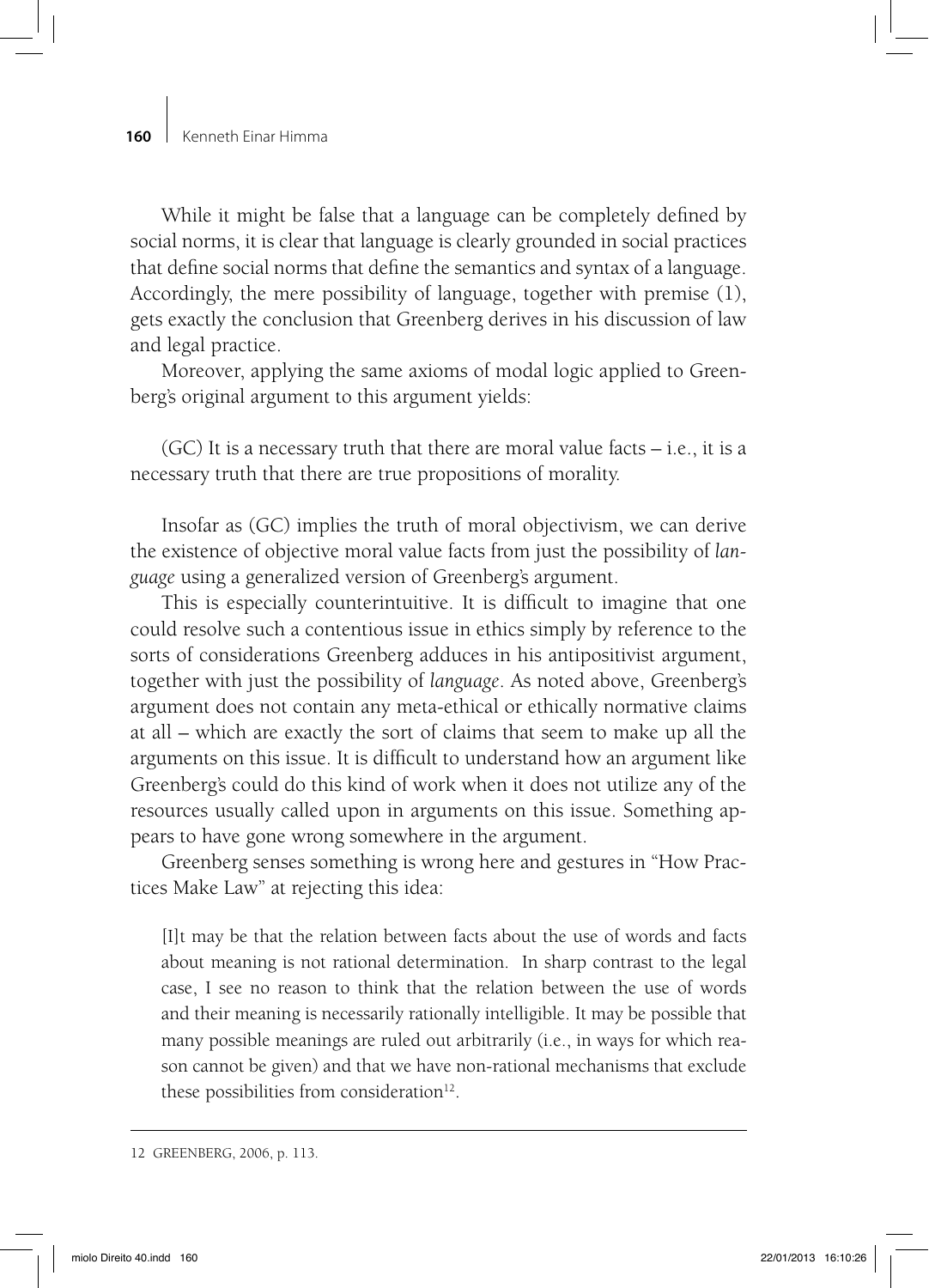Indeed, in HFML, Greenberg explicitly acknowledges that there are social practices that do not rationally determine the content of social rules; for example, he writes: "A painting is elegant in virtue of facts about the distribution of color over the surface (and the like), [b]ut arguably there need not be reasons that explain why the relevant descriptive facts make paintings elegant" (HFML 160).

Indeed, Greenberg is explicitly skeptical with respect to the idea that the social practices that constitute language rationally determine the social norms (and even if it is true that language is not exhausted by social norms, it is absolutely clear that there are normative rules governing the use of language:

Compare the issue of how facts about our use of words determine their meaning. Natural languages are a biological creation. Although many philosophers have thought differently, we cannot take for granted that the correct mapping from the use of words to their meaning will be based on reasons. How, it may be objected, would we then be able to work out from their use of words what others mean? The answer may simply be that we have species-specific, hardwired mechanism that rules out many incorrect mappings that are not ruled out by reasons. In that case, an intelligent creature without that mechanism would not be able to work out what words mean (HFML 171).

There are a number of problems with this response. First, Greenberg equivocates with respect to his notion of rational determination to the language case. To say that one set of social practices X rationally determines the set Y of social norms is not, strictly speaking to say, that there are reasons behind our decisions for the particular social practices that give rise to the relevant social normative content; rather, it is to say something superficially similar but logically distinct: it is to say, as Greenberg puts it, "The A facts rationally determine the B facts just in case the A facts metaphysically determine the B facts and the obtaining of the A facts makes intelligible or rationally explains the B facts' obtaining" (HFML). *This neither says nor implies absolutely nothing about whether we have reasons for adopting the A facts as social practices!* It says only that once we choose the practices that explain the obtaining of the A facts, we can make intelligible why it is that they determine the B facts metaphysically determined by them.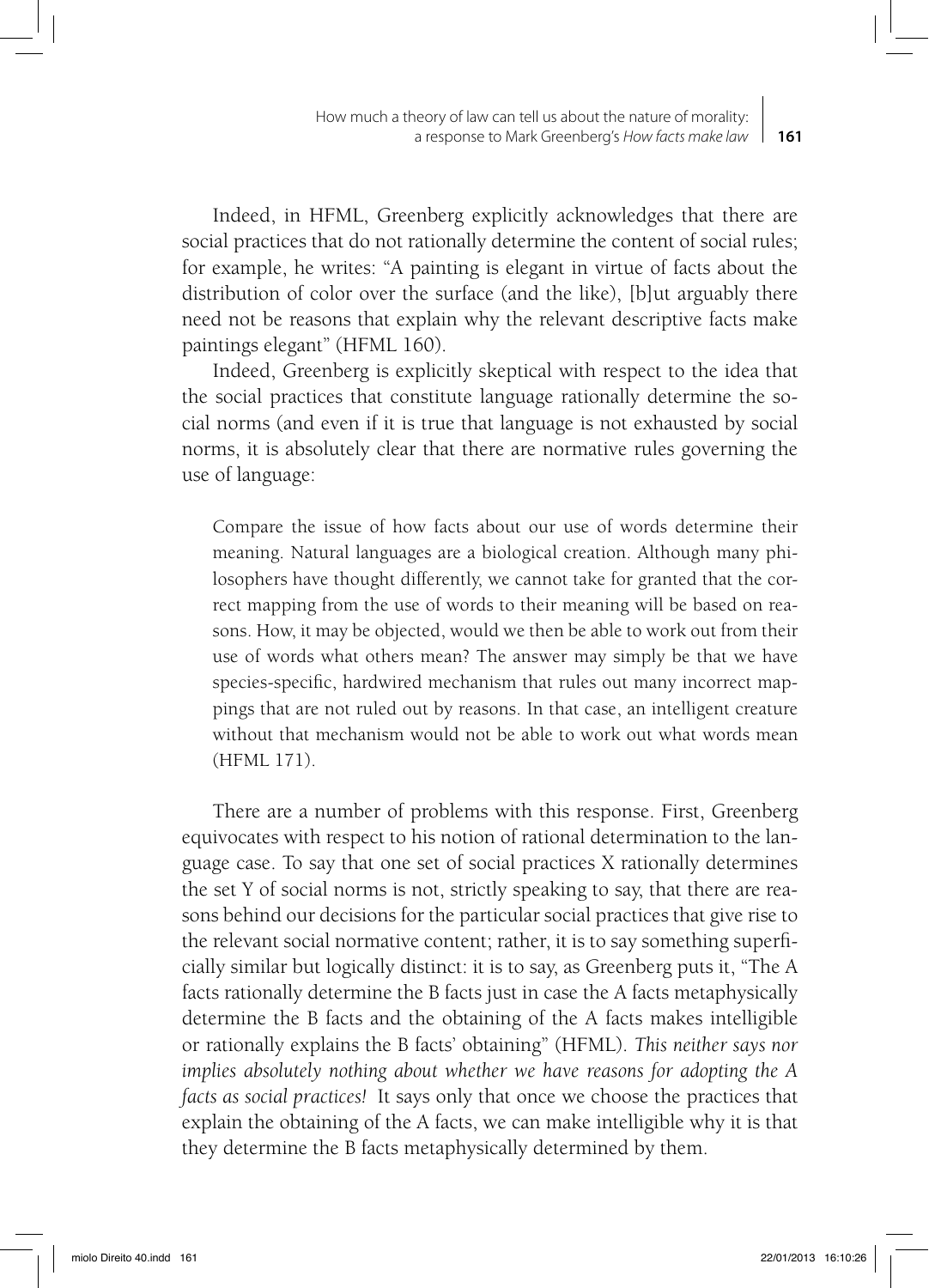Properly understood, there is simply no reason to deny that the social practices giving rise to language rationally determine the social norms governing the meanings of terms. If people converge upon using "bachelor" to denote bachelors, that fact makes intelligible why the practices involving use of "bachelor" determine the content of the social norms governing use of "bachelor." This, of course, is a transparently simple case of rational determination as Greenberg defines it, but I see no non-question begging reason to deny that it is a case of rational determination as he defines this notion.

Moreover, if we concede Greenberg's point that the rational determination relation presupposes that there is a reason for that explains why the social practices constituting the A facts obtain (a point that he has given no argument to justify accepting), this at most gets him off the hook with respect to one aspect of defining a language – namely the assignment of meaning to words. It does not get him off the hook with respect to another equally important aspect of defining a language – namely, the social practices that define social syntactical norms for taking words and creating well-formed formulas out of them. There are reasons to distinguish the use of the independent clause marked by a comma and "which" from use of the dependent clause marked by the term "that." This, and all other norms of grammar, facilitates communication by disambiguating sentences. So if reasons for the obtaining of the social practices constituting the A facts as true are needed to satisfy Greenberg's notion of rational determination, we have them, if not in the case of semantical rules, in the case of syntactical rules – and he argument described above goes through, constituting a clear counterexample to Greenberg's claim. Greenberg's analysis of language here is problematic because he fails to recognize that creation of a language involves defining both semantic and syntactic norms.

Second, and more importantly, without far more elaboration of the notion of rational determination than Greenberg gives it, all of his examples of social practices that determine social norms without rationally doing so seems *ad hoc*. As he explains the notion, the fact that there are no reasons for the assignments we make from words to meanings is irrelevant. Moreover, he gives no compelling reason to think that the relevant sense in which social practices determine aesthetic standards is not *rational* determination. The most that he can plausibly say, at this point, is comparatively weak: "We may be able to discover which descriptive facts make paintings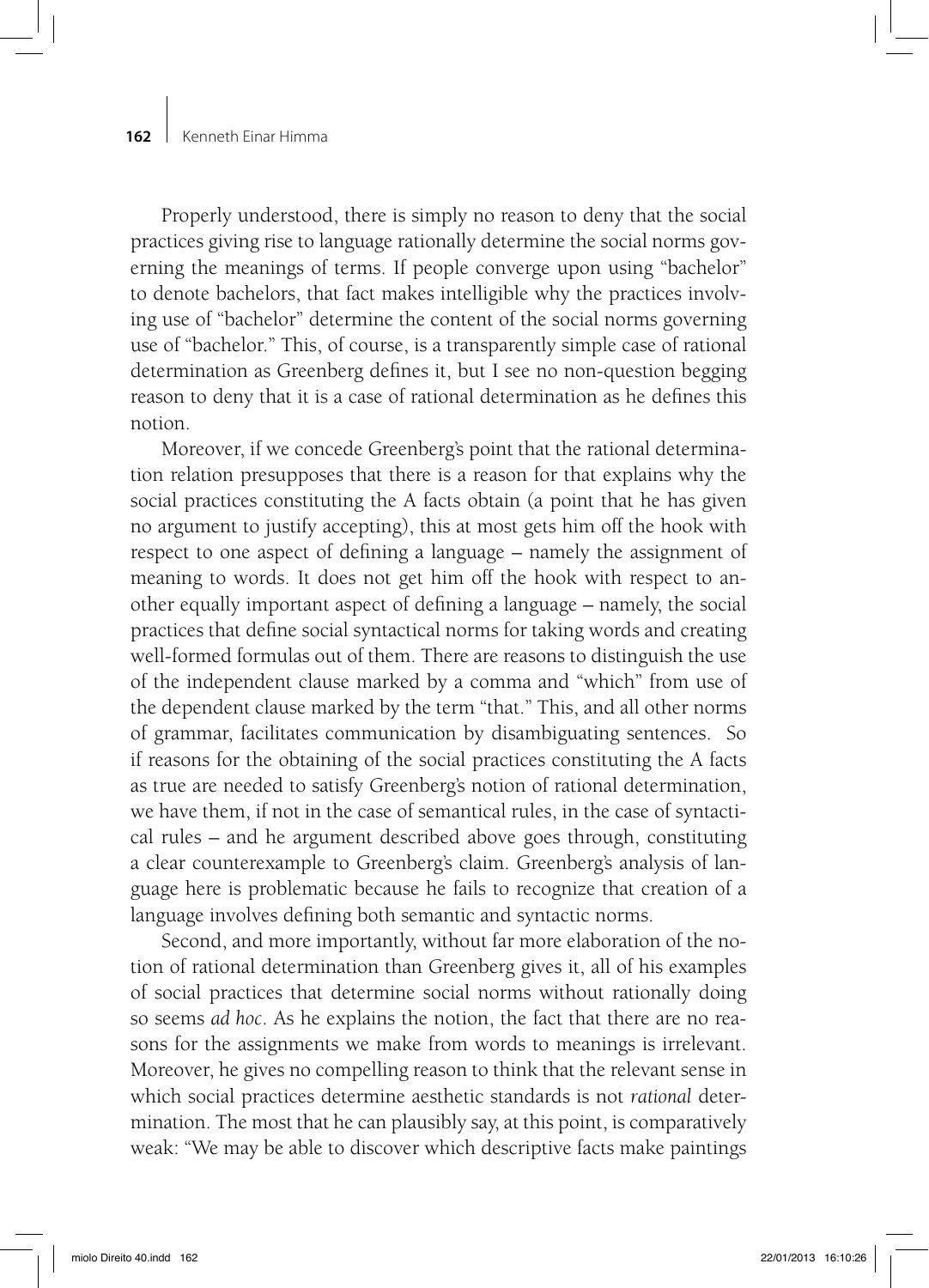elegant (and even the underlying psychological mechanisms), but even if we do, those facts need not provide substantive aesthetic reactions why the painting is elegant (as opposed to causal explanations of our reactions).

Here it is important to note that the Greenberg's point is not, and could not be, the claim that it is metaphysically or logically possible that the facts that make a painting elegant are not substantive reasons for thinking them elegant; rather the claim is an *epistemic* point: for all we know, we cannot rule out that the relationship between the social practices governing the characterization of a painting as elegant and the social norms is not one of rational determination. That might very well be true, but Greenberg needs something stronger than the epistemic point here about art – and about language to properly engage the argument I have made. At this point in the development of his genuinely remarkable argument and ideas, he just doesn't have that something stronger. Without much more than he has to say in "On Practices and Law", the attempt to distinguish legal rules from rules of language fails – meaning something very serious has gone wrong somewhere in his argument.

## 4. Concluding considerations

Accordingly, we can conclude that the argument goes wrong. Greenberg's argument takes place at a very challenging level of nuance, detail, and abstraction. I cannot address the issue in detail here, but am tempted to think that Greenberg's argument moves too quickly in considering the issue of whether legal practices can themselves determine which aspects of those practices is relevant with respect to determining the content of the law. Moreover, he seems to overlook the role that the commitments of participants to following an ultimate conventional rule might play in determining which practices are relevant; there is no clear reason to rule out the possibility that the practices constituting the rule of recognition in the U.S. include aspects that rule out, say, both coin-flipping as a means of settling legal disputes and considering preambles to legislative enactments as having legal effect. But such considerations fall well short of an argument that Greenberg has made a mistake here.

But although it is important (if I am correct) to try to identify where in the argument a mistake might have been made, this is really not necessary for my purposes. My purpose in this essay is to show that Greenberg's argument, construed as antipositivistic, has a conclusion with implications